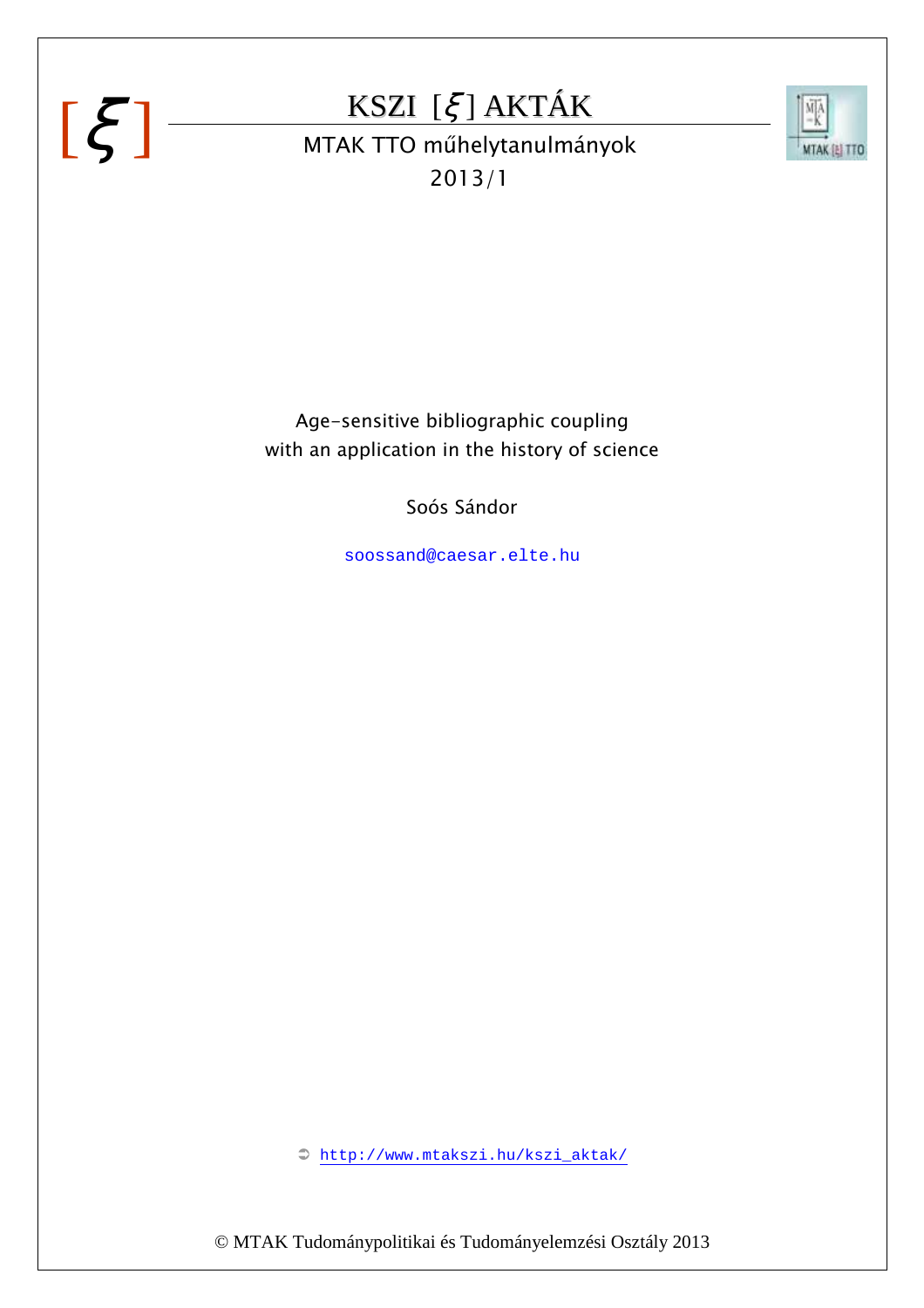#### Age-sensitive bibliographic coupling with an application in the history of science

Sándor Soós Dept. of Science Policy and Scientometrics, Library of the Hungarian Academy of Sciences soossand@caesar.elte.hu

**Abstract.** In science mapping, bibliographic coupling (BC) has been a standard tool for discovering the cognitive structure of research areas, such as constituent subareas, directions, schools of thought, or paradigms. Modelled as a set of documents, research areas are often sorted into document clusters via BC representing a thematic unit each. In this paper we propose an alternative method called age-sensitive bibliographic coupling: the aim is to enable the standard method to produce historically valid thematic units, that is, to yield document clusters that represent the historical development of the thematic structure of the subject as well. As such, the method is expected to be especially beneficial for investigations on science dynamics and the history of science. We apply the method within a bibliometric study in the modern history of bioscience, addressing the development of a complex, interdisciplinary discourse called the Species Problem. As a result, a quantitative and qualitative comparison of the standard and the proposed method of bibliographic coupling will be reported, together with a pilot study on the cognitive-historical structure of the Species Problem, regarding an important fragment of the discourse.

**Keywords:** bibliographic coupling, science mapping, history of science, science dynamics, species problem, citation analysis

#### **Introduction**

Bibliographic coupling (BC) is a long-established method in science mapping. Its main aim is to detect, within a set of publications, groups or clusters that share a common intellectual background, and, therefore, can be conceived as each representing a particular research problem, program, approach or school, depending on the interpretation. To this effect, the method relies on references, usually conceptualized as conveying the intellectual background of the corresponding papers. The basic principle is that the relatedness of any two papers is a function of the number of references they have in common.

Since the introduction of the method within bibliometrics (Kessler 1963), the method of BC has been effectively applied in many contexts, basically in its original form. In this paper we propose a refinement of BC that takes into account a further parameter of common references: beyond their (usually normalized) number it also incorporates the (respective) age of them. We call this method *age-sensitive bibliographic coupling*. The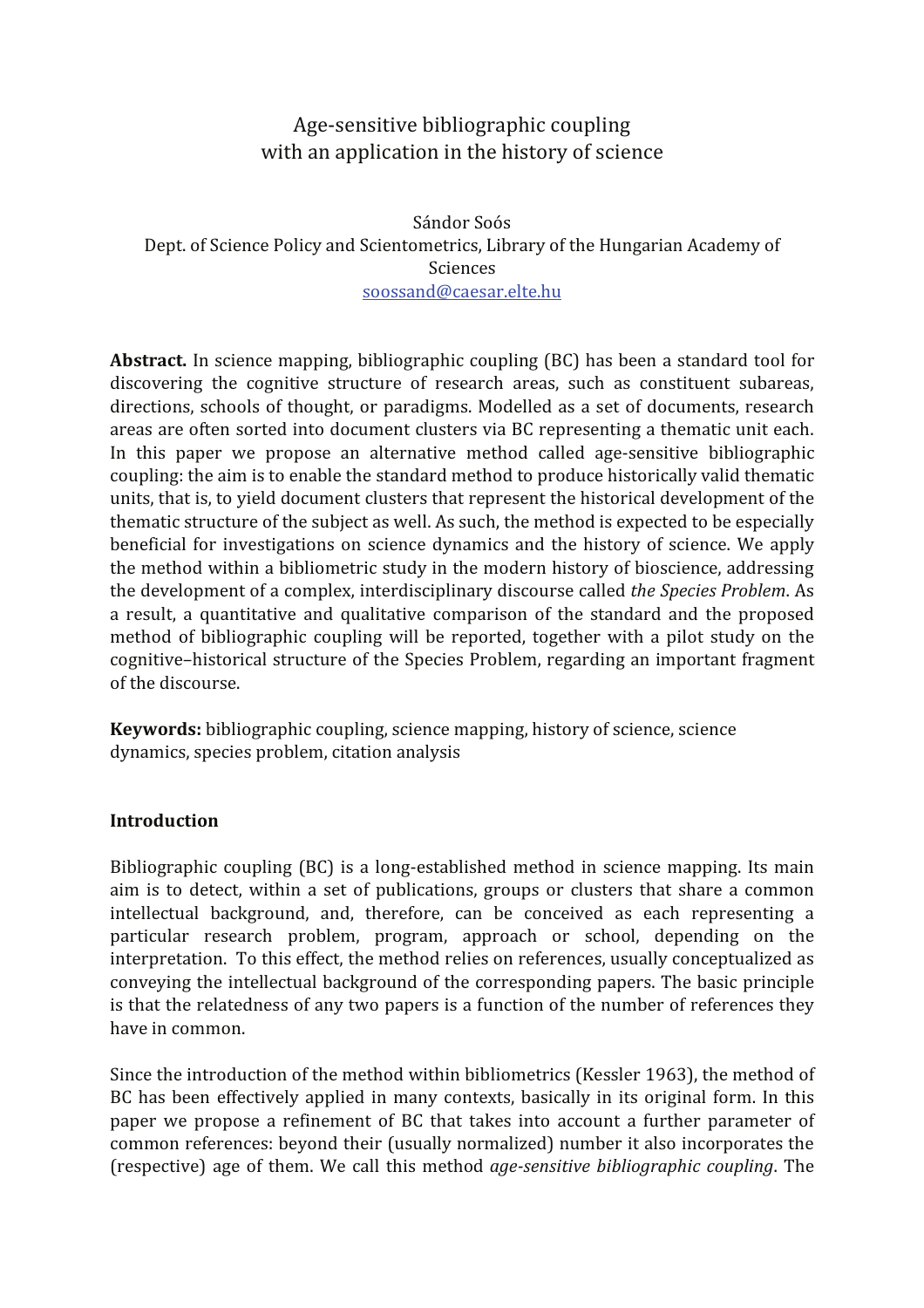reason for and our expectations on this alteranative method is best communicated with the help of an analogy from biological systematics.

A striking similarity between reference-based science mapping and evolutionary biosystematics is that both attempts to detect groups of related actors based on common ancestors. In the case of science mapping, biological descendancy is to be replaced by citation links, or "intellectual descendancy": a reference can be viewed as an ancestor of the citing document. However, as a disanalogy, biosystematics defines the degree of relatedness as conditional on the "age" of common ancestors: on the evolutionary timescale, the more ancient their common ancestor is, the less related two species are, while the more recently they originated from a common predecessor, the closer they stand in systematics. As a result, biosystematics is capable of setting up a categorization where groups also reflect the history of their formation.

We claim that these considerations can be adopted for bibliographic coupling as well to gain similar advantages. Our modified basic principle of BC, therefore, would formulate in the following way: the more recent references any two papers have in common, the higher the degree of their relatedness is. That is, the (intellectual or cognitive) relatedness of any two papers is a function of the  $(1)$  number and the  $(2)$  age of references they have in common.

Addressing the age of references in bibliometrics is, by far, not a new idea,—consider, for example, the classical Price index (Price 1970), conveying the age distribution of the intellectual background—nor is the assumption that the subset of references published more recently is indicative of the particular direction of research a paper belongs to, as contrasted to "older" references, characterizing the broader thematic context. However, approaches linking these observations to bibliographic coupling have been rather rare. One such example is the study of (van Raan 2005), addressing the behavior of BC. For a sample of documents to be structured by the method, Raan partitioned the set of aggregated references into two age groups based on two consecutive time windows, producing a cohort of "old" references and another of "young" references. The application of BC on sample documents using the old cohort and the young cohort, respectively, resulted in similarity networks within the sample with different structural characteristics (degree distribution). Based on these results, Raan argued that the young cohort, that is, recent references, is better suited to classify documents according to their intellectual relatedness, which is in accord with the assuption on the role of immediate cognitive ancestors.

As contrasted to this latter approach, our goal is not to filter the set of references so that an improved precision of clustering could be achieved via BC, reflecting exclusively the closest and most timely relations. Instead, we aim at the "whole picture", inside which all relations are made visible, but still (historically) distinguishable: relying on the entire, unfiltered (and aggreageted) list of referred works, we intend to incorporate age as a factor into the method, and potentially obtain clusters being differentiated in this respect: some reflecting a closer, some looser internal historical relatedness. The rationale behind is the same as in the case of biosystematics: by age-sensitive bibliographic coupling we expect to map a research area not only in terms of "thematic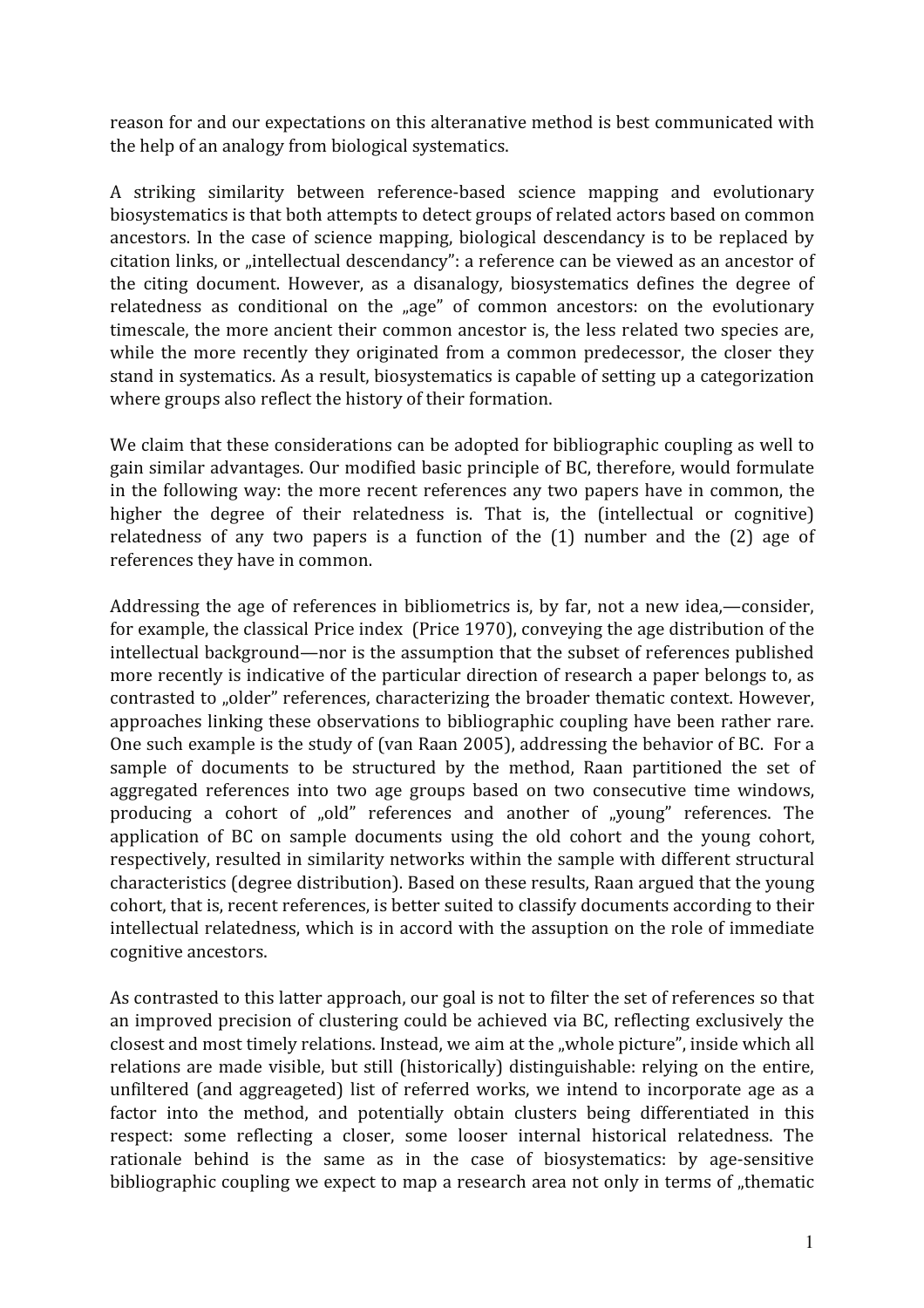directions", but by revealing real, hitorically (causally) connected parts of the discourse. That is, by finding groups reflecting the history of the problem, we aim contribute to the toolkit of the history of science.

#### **Materials: a corpus on the Species Problem**

In order to test and demonstrate the capacity of the proposed method, we applied it in an attempt to reconstruct the historical development of a rather complex discourse in biology, usually referred to as the Species Problem. The Species Problem can be briefly described as a historical debate on what biological species are, and as the related quest for the appropriate definition of species, or species concept for biology. With a long prehistory, dated as back as to Aristotle and Plato, including Darwin's paradigm-shifting work on the nature of species in the XIX. century (milestone #1), the debate expanded in the early XX. century, mainly due to the rediscovery of Darwin's work, and having it integrated with the early (Mendelian) genetics of the era. The new paradigm has been called the *Evolutionary Synthesis* (milestone #2). Since the Synthesis, a plethora of theories has emerged on species, resulting in a variety of competing species concepts. According to a comprehensive review of Mayden (1997), no less than 22 species concept (definitions) exhibit themselves in the contemporary literature of the subject.

Given its complexities, the Species Problem was an ideal candidate for a bibliometric analysis with the proposed method of asBC (age-sensitive bibliometric coupling):

(1) The roots of the discourse are centuries-old, while there are several contemporary directions of the debate (and of research) as well. Therefore, the capacity of asBC to differentiate between more classical and more recent thematic developments could be tested well.

(2) During its modern history (in the XX. century), many schools of biosystematics contributed to, and competed over the problem, involving—from a data-mining perspective—different topics: theoretical papers as well as empirical ones, the latter focusing on particular subjects of taxonomy (description of taxa). It was of outstanding interest whether the asBC was capable of identifying these schools as being pairwise different but internally coherent lines of research.

(3) A nonstandard feature of the Species Problem is its complexity in terms of the contributing scholarly fields, or even disciplines. As we shall see, for example, a proper interaction of evolutionary systematics, on one side, and the philosophy of science (of biology), on the other side, had a significant effect on the present state of the debate. Due to this interdisciplinarity, it is not an easy task to obtain the cognitive structure of the discourse for the historian of science. However, it is a good challenge to the proposed method of science mapping, that may, ideally, help the historian in achieving her goal.

To cover a representative corpus of the modern history of the discourse, bibliographic data were harvested from three databases of the Web of Science, namely, the SCI, the SSCI and the A&HCI (Science Citation Index, Social Science Citation Index and the Arts&Humanities Citation Index, respectively). Also in a attempt to avoid the potential exclusion of relevant works from the corpus, data retrieval was based on a topic-related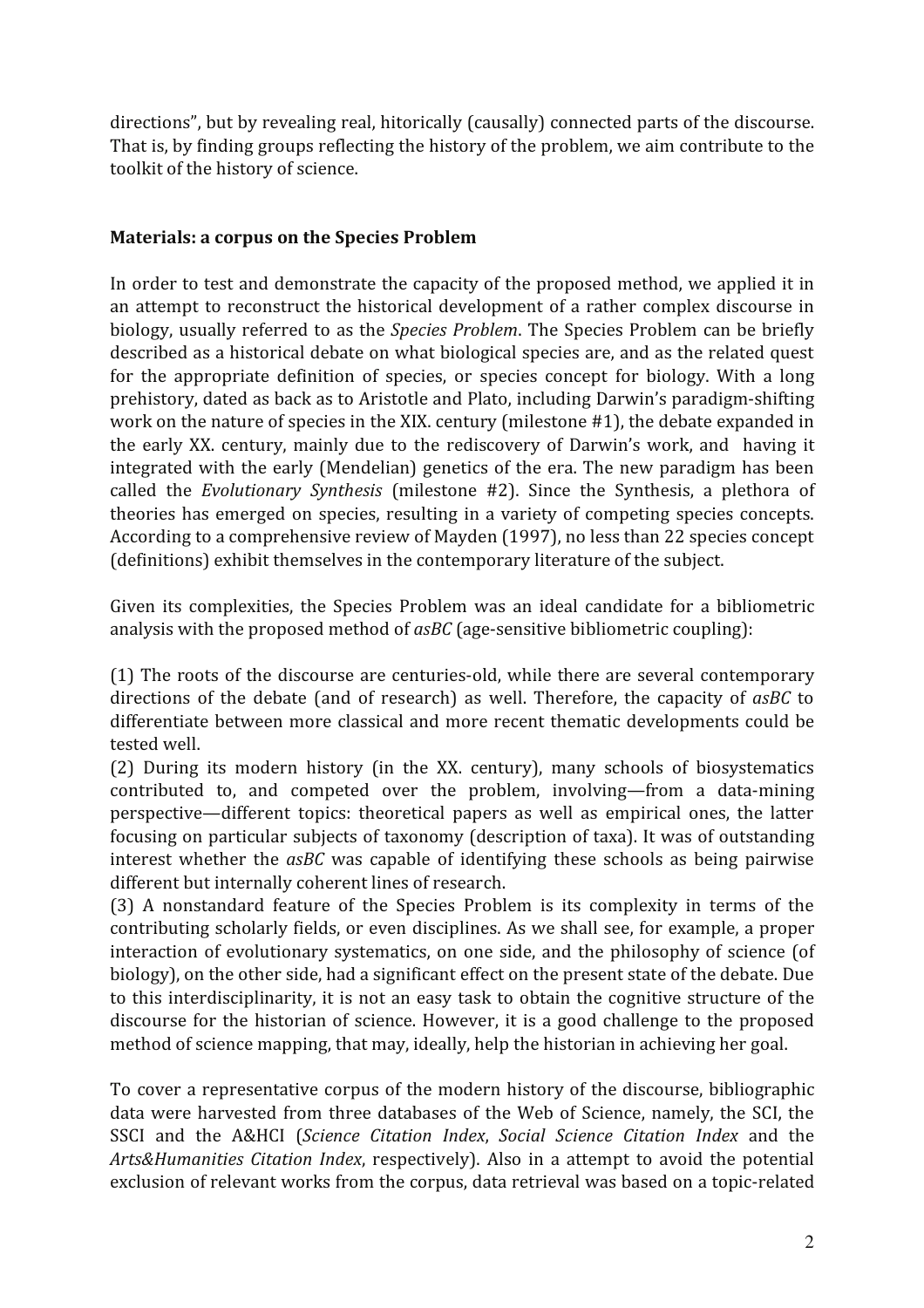query, that did not put any constraints on the set of fields, journals, authors etc. entering the sample. The query was defined to include all records related (topicwise) to any of the following terms: "species problem", "species definition", "species concept".

The resulting corpus included  $N=1605$  documents for the period 1975–2011. Since  $(1)$ we were primarily interested in the period where the debate became most intense and accelerated (so that empirical methods are helpful to clarify its structure), and (2) the selected data was also required to "contain enough references", potentially reaching back to all historical layers of the debate, we took a smaller time window for our analysis. As confirmed by the distribution of the corpus over publication years (Fig 1), a period starting from the '90s was meeting the intensity criterion, and was late enough to reflect existing directions. We took a fraction of the whole corpus accordingly, covering a decade being a "burst" in the dispute. This fraction contained about 400 records. We pruned it by eliminating those few that did not share any references with the rest (not being related to the problem, in this sense). Our final sample, therefore, contained the fragment of the base corpus published between 1990–2000, with N=386 papers.





The rest of the paper is organized as follows:

- (1) in the next section we define the age-sensitive method of bibliographic coupling. The subsequent section will report the results of analysing our sample via the proposed method in two respects:
- (2) first, a quantitative comparison of the results achived by the classical method and the age-sensitive method will be outlined, then
- (3) a qualitative comparison of the thematic structure vs. the intellectual history of the species problem, obtained by the classical and the new method, respectively, will be described. It shows, on one hand, how the age-sensitive method changes the cognitive structure revealed by the classical method, and, on the other hand, provides a historical mapping of the species problem.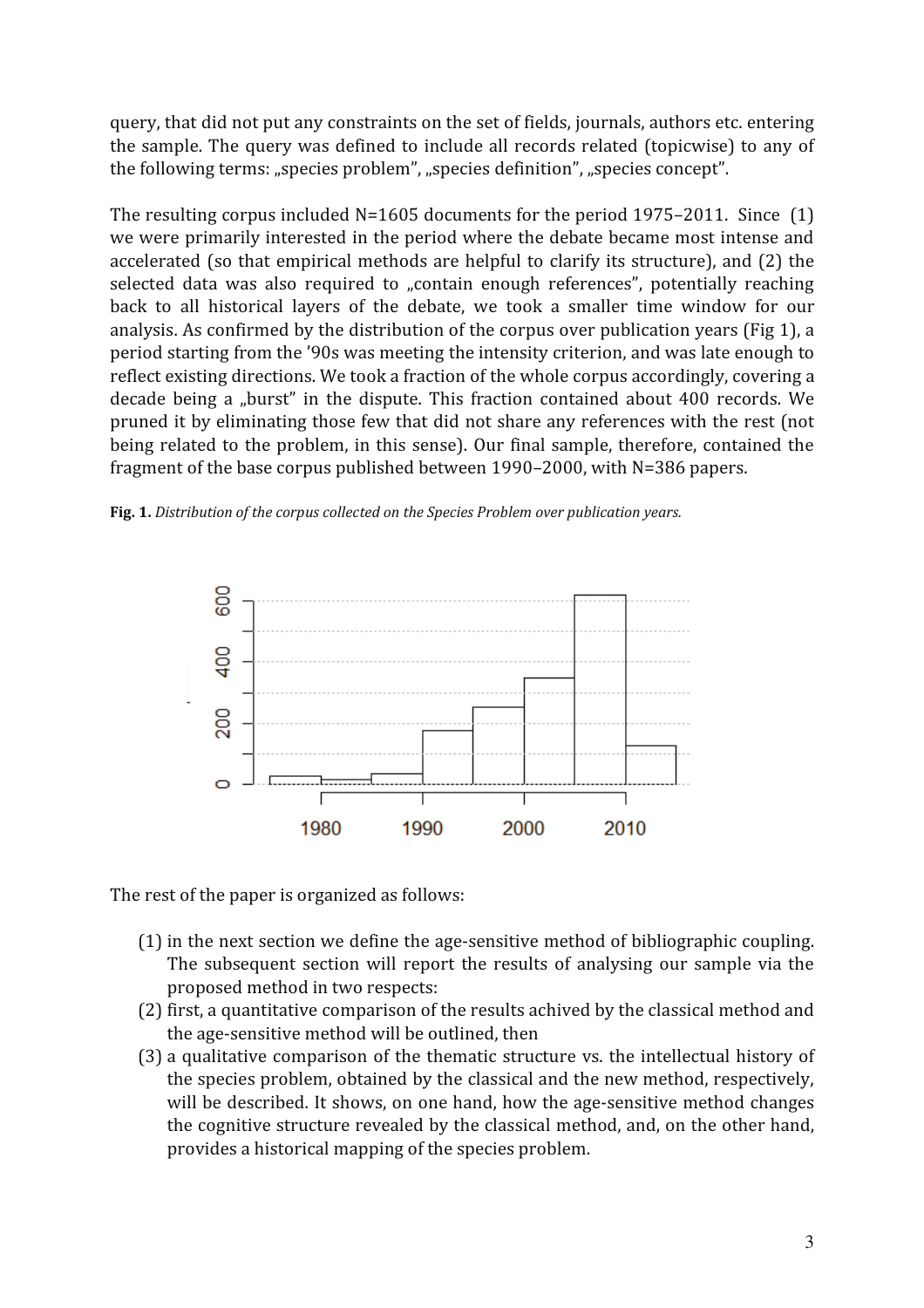#### The altered method of bibliographic coupling

Bibliographic coupling of a set of publications, in the classical case, is based on the number of their common references, in a pairwise manner. This relation can be conceived as some sort of similarity (or distance) between the two vectors of references of any publications  $p1$  and  $p2$ , respectively. These vectors are usually represented as dichotom sequences with values  $\{1,0\}$ , denoting the presence/absence of a publication in the reference set (this method also implies that such vectors are built over the aggregation of the references of each pub in question to make them comparable  $$ practically, these are the rows of a publication-reference incidence matrix).

More formally, the method of determining the relatedness of pubs within classical bibliographic coupling may be presented as follows. Given any two publications  $P_1$  and  $P_2$ , consider the vectors  $REF_1$  and  $REF_2$  of their respective sets of references. These vectors are best conceived as of length  $n$ , where  $n$  is the number of all references belonging to either  $P_1$  or  $P_2$ . Based on these same tuple of referred publications,  $REF_1(i)$ denotes whether the *i*-th reference is present among the references of  $P_1$ , and may take the corresponding value of 1 or 0 (the same goes for  $P_2$ ). In this setting, the basic similarity between the two publications is given by

$$
S_{BC}(P_1, P_2) := \sum_{i=1}^{n} REF_1(i) \times REF_2(i).
$$

In verbal terms,  $S_{BC}(P_1, P_2)$  is the absolute number of references shared among  $P_1$  and  $P_2$ . This amount is usually subject to a normalization procedure accounting for the size of the reference sets of  $P_1$  and of  $P_2$ , respectively, for it is often argued that having the same amount in common out of an extensive background (of which the shared part is a relatively small fraction) makes pubs less related, than if this same amount is a substantial part of the references for any member of the pair. In our study, however, we used this measure in its raw, non-normalized version, mainly for the reasons of comparison with our age-sensitive indicator (see below).

In order to implement the idea of age-sensitive bibliometric coupling, we altered the abovedescribed method of BC in two steps. The procedure was based on the publication-reference incidence matrix constructed from publications in our material.

#### Step 1: Weighting

At first, an indicator of the age of references has been introduced. To systematically account for this feature of reference publications, each component of the presence/absence vectors was weighted according to the publication year of the corresponding reference. This procedure yielded a weighted reference vector for each source publication:

#### $REF^{W}(i):=REF(i)\times f(Pubyear(i)),$

whereby  $REFW(i)$  is the weighted value of the *i*-th reference within the vector of references REF(i), and this weight is given by a function of the publication year of the *i*th reference, *i.e. Pubvear(i)*.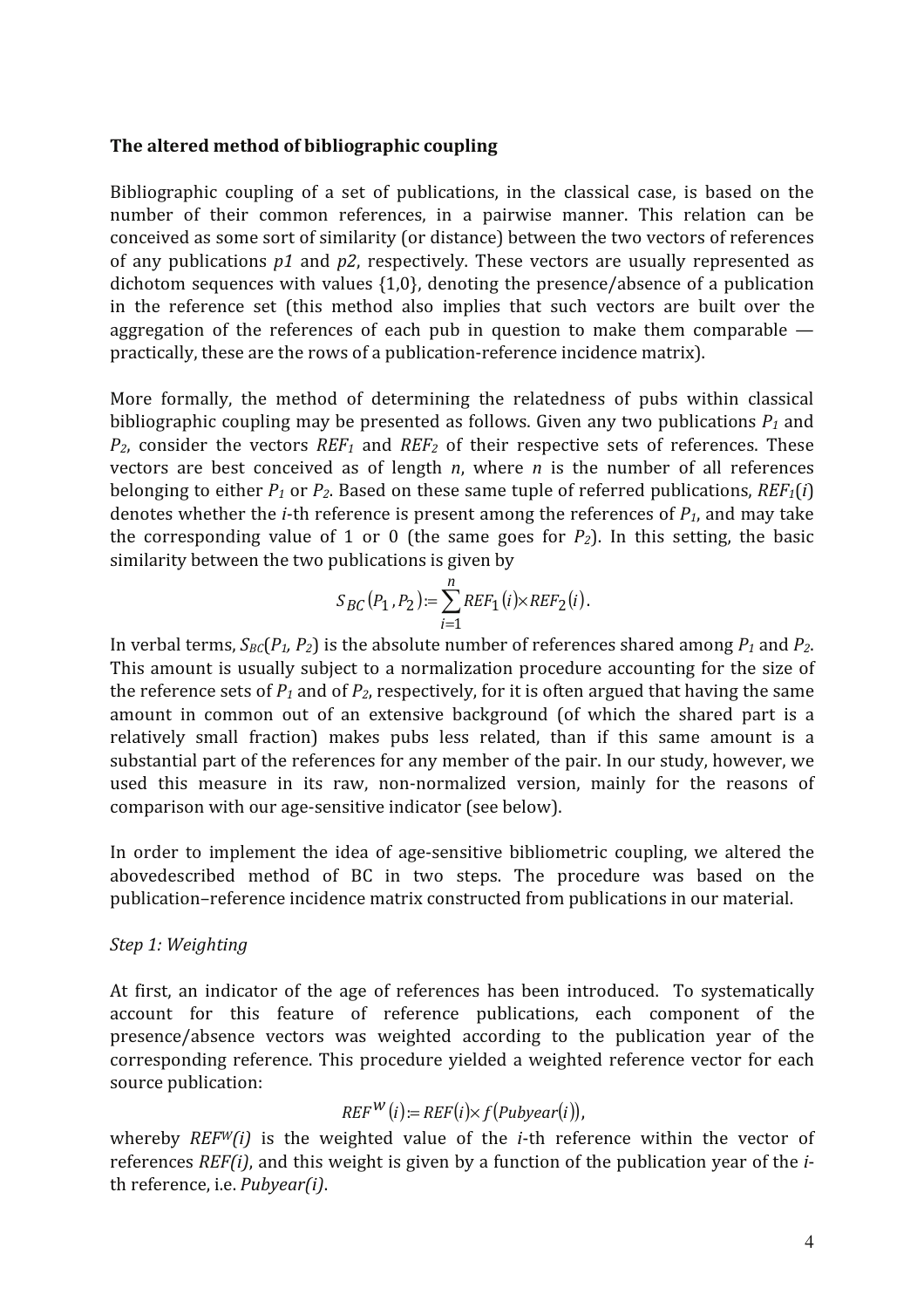Practically, this kind of modification of a presence/absence vector replaces the value "1" of each reference of the source publication with a time-dependent weight, determined by the weighting scheme. In order to reflect our "phylogenetic" notion of relatedness, we defined the particular weighting scheme (the function  $f(Pubyear(i))$  in the formula) according to the following criteria:

(1) The more recent a shared reference is, the closer relatedness of source documents it should represent.

(2) Classical topic-related literature should reflect distant kinship when referred by pubs, while shared recent literature reflect close kinship. Furthermore, as we intend to amplify the effect of having classical vs. recent common ancestors in drawing relatedness (so that recent kinship and more ancient kinship could be separated), it is assumed that differences between the age of classical (old) publications contribute less to relatedness, than age differences in the recent literature.

In the scheme chosen for weighting, criterion (1) is realized by weights being defined as increasing by publication years. This procedure assures that, when subjected to the similarity measure introduced below, recent references contribute more to document similarity than older ones. Criterion (2) is met by rewarding a reference for being timely, via determining weights as a non-linear function of time (publication years). In particular, we used an exponential function of the rescaled years of publication, the parameters of which were experimentally set to enable the scheme conveying the age effect of the intellectual background, in the case of the topic under study:

$$
w(Pubyear) := scale_1(30^{scale_2(Pubyear)}),
$$

whereby *Pubyear* is a year of publication (age),  $w(.)$  is the associated weight, and scale<sub>2</sub>(*Pubyear*) designates a linear rescaling of the series of publication years within the interval [1.10]. The immediate result was also rescaled within the interval [1.100]. indicated by scale<sub>1</sub>(.), to produce intuitive weighting scores for references. Fig 2 graphs the weights associated with years of publication. It can be observed that (due to the distant origins mentioned above) references to the ancient-e.g. medieval or XIX. century—history of the problem, ranging from the XVI. century to the beginning of the XX. century are almost equally weighted, their contibution being kept at a low level. The weighting is becoming rather progressive from the 1960s, and the slope of the curve increases by roughly twenty years (at the beginning of the '80s, and that of the second millenium). This scheme is in accord with our aim to detect the accelerated development of the topic in the XX. century, and also with descriptive studies characterizing similar periods of problem development along the timescale.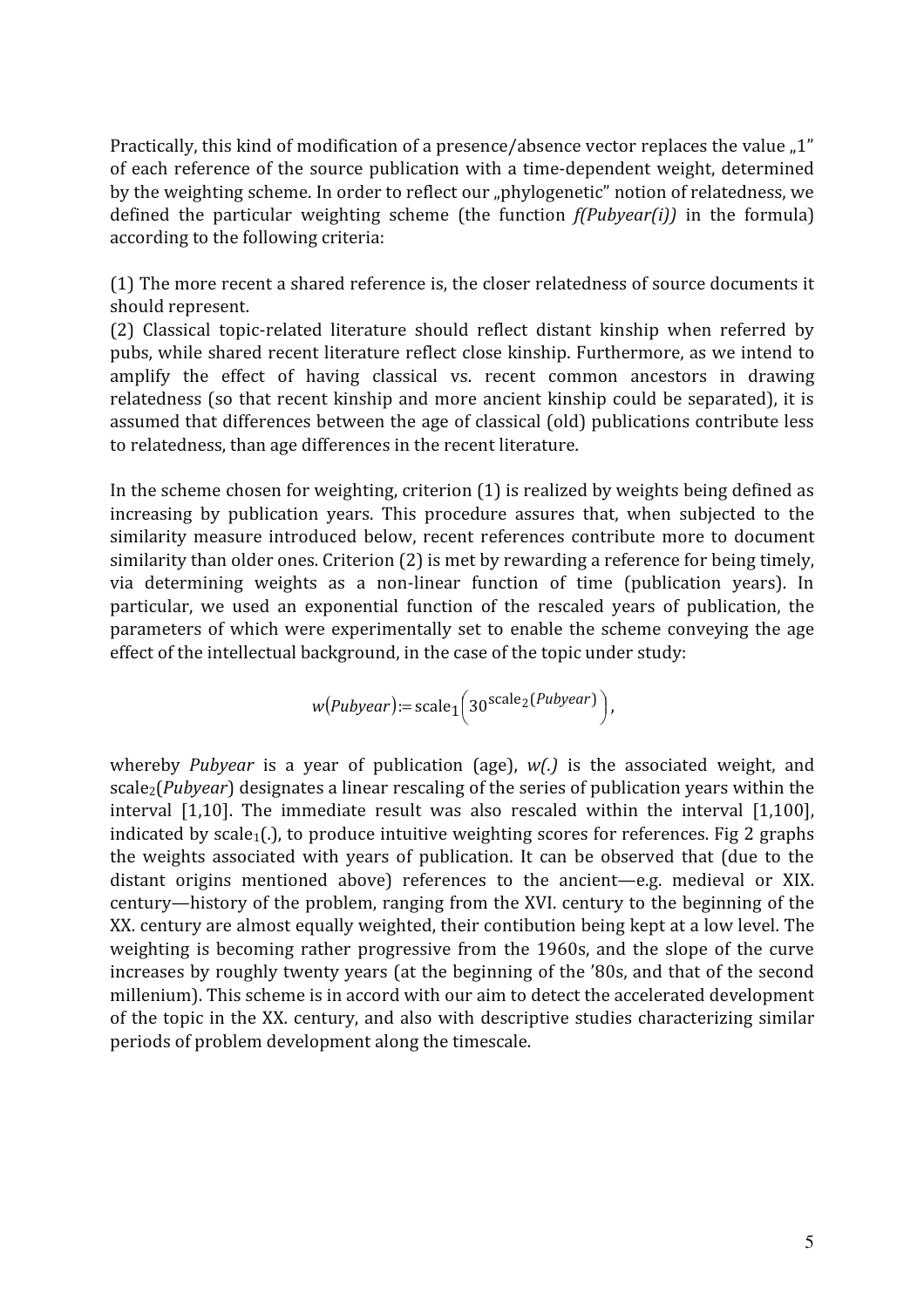Fig. 2. Weights associated with publication years according to the weighting scheme used for the age-based ranking of references



Step 2: Similarity measure

As the second step of the method, the degree of relatedness of source documents was calculated based on their weighted reference vector. In particular, we applied the basic similarity measure  $S_{BC}$  of bibliographic coupling explicated above, to each pair of such vectors obtained for source documents in the sample. This resulted in a measure

$$
S_{BC}^{W}(P_1, P_2) := \sum_{i=1}^{n} REF_1^{W}(i) \times REF_2^{W}(i),
$$

Where  $S_{BC}^{W}(P_1, P_2)$  is the weighted (or age-sensitive) similarity of publications  $P_1$  and  $P_2$ , while  $REF_1^W$  and  $REF_2^W$  are the weighted reference vectors belonging to  $P_1$  and  $P_2$ respectively.

In practice, according to this measure, the more recent references are being shared by any two publications, the more closely related (similar) these pubs will be. Defined in such a way, this indicator is not normalized (e.g. doesn't control for the number of references that the two publications contain, separatelly), but since we are interested in the effect of age (weighting) of shared references, as disentagled from any other effect, we used the measure as such: this choice allowed us to contrast the results directly with the core of the classical (unnormalized) approach, whereby the same common references are counted but not age-weighted. More importantly, by this definition we obtain a fine-grained relation between publications, even analytically. Consider a publication P1 that has the same number of common references both with P2 and P3. but with recent publications shared with the former, and with old publications shared with the latter. On the classical account,  $P1$  is equally similar to  $P2$  and  $P3$  (since only the amount of shared references matters). However, on the present account, P1 is much more similar to P2 than to P3, due to the contribution of recent background literature to the similarity value.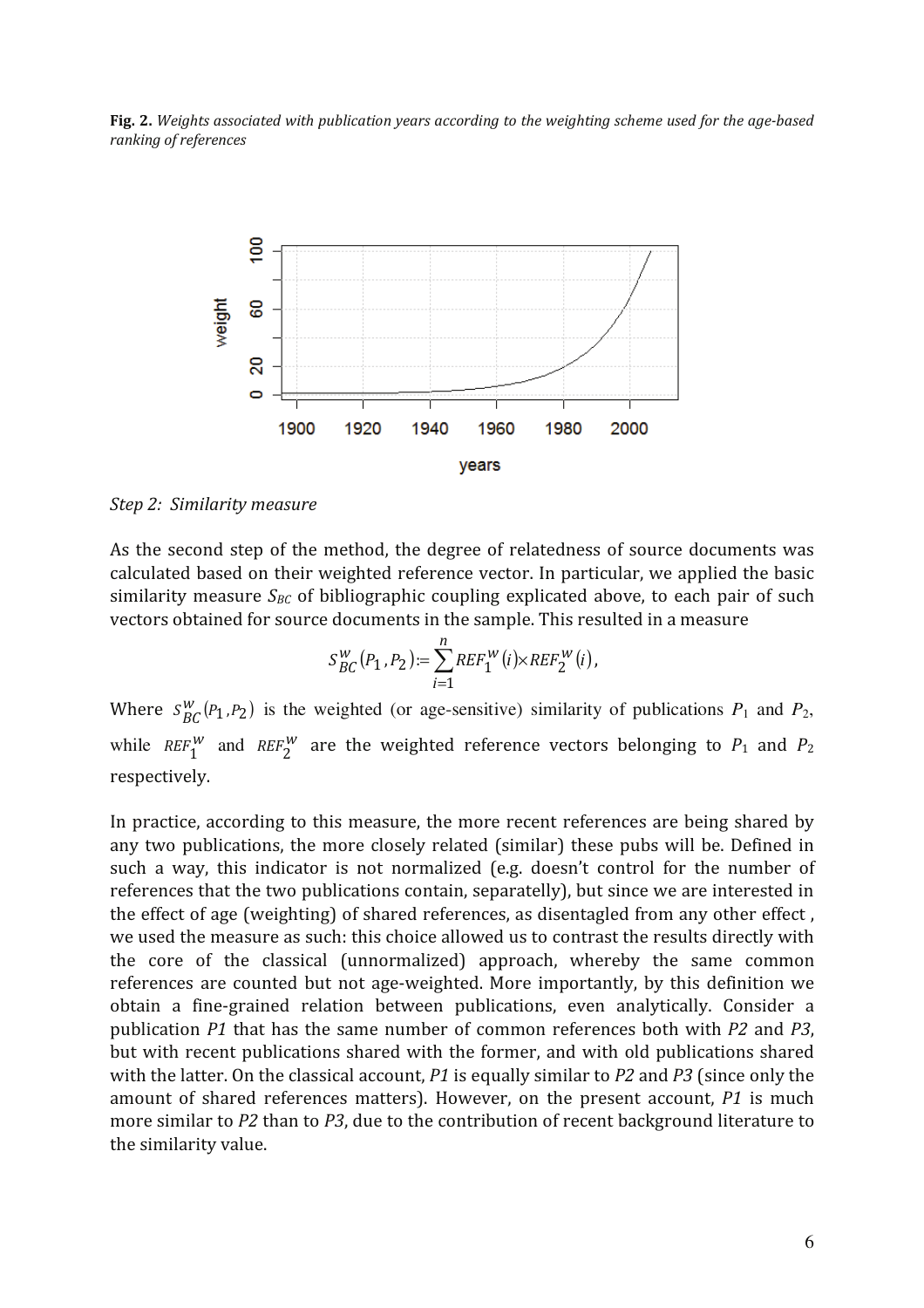#### Clustering of source publications

Though not specific to the altered procedure of bibliographic coupling discussed so far, a still relevant step of the method is the actual "coupling" (or grouping) of publications, that is, the clustering based on the weighted similarity matrix. For this purpose, a type of hierarchical clustering was selected, and imposed on the distance matrix obtained from the original similarity matrix. We applied the average clustering method, as the resulting hierarchy turned out to be, among those produced by other available methods, best fitted to document distances. (This latter fit was measured by the so-called cophenetic correlation, and yielded a value  $cpc = 0.7$ )

In order to detect the cluster structure at a fine-grained level, we avoided to cut this cluster tree at a predefined height, as such a trade-off would have resulted in overlooking groups with varving "internal cohesion". Instead, an approach called dynamic cutting was utilized, as developed and detailed in (Langfelder-Zhang-Horvath 2008). The main advantage of dynamic cutting compared to the traditional cutting-at-aspecific-level approach is the sesitivity to the shape of the dendogram and to nested groups. Due to our phylogenetic view on BC whereby closer and looser relatedness is assumed to be definitive of groups, we expected nested clusters (that is, groups to be recognized at different levels of cohesion). Therefore, this tool seemed to suit our needs quite well.

#### **Results and discussion**

Having defined age-sensitive bibliographic coupling (asBC) on the basis of the classical approach  $(cBC)$ , we subjected our corpus collected on the history of the species problem to a dual analysis. For the purposes of comparison, we applied both the classical, and the new method to reveal its cognitive structure. In what follows, the results of the two clustering exercieses are presented and compared. According to our goals, we contrast the respective outputs  $(1)$  in a quantitative and  $(2)$  in a qualitative manner as well. The qualitative approach, in particular, the thematic characterization of the document clusters vielded by the  $a$ s $b$ C provides, as a demonstration of the capacities of  $a$ s $b$ C. insight into the "historically informed" structure of the species problem.

#### Quantitative comparison

To the effect of a first diagnosis to see whether the results of *cBC* and *asBC* could be expected to show a different picture of the corpus, the degree of similarity between the two groupings were estimated. We used two indicators thereof, (1) the Jaccard index plus (2) the correlation of cophenetic distances within the respective clusterings. The Jaccard index, in this case, could be interpreted as the relative extent of overlap between the two clusterings with a range of values [0,1], and yielded a value of  $J = 0.3$ , reporting a relatively small portion of document pairs that are judged similarly by both methods. Indicator (2) goes beyond this level of granularity, as it measures the change of relative positions each document has in the cluster tree based on *cBC*, when recalculated via asBC. The correlation obtained was  $r = 0.66$ , indicating that the distances of documents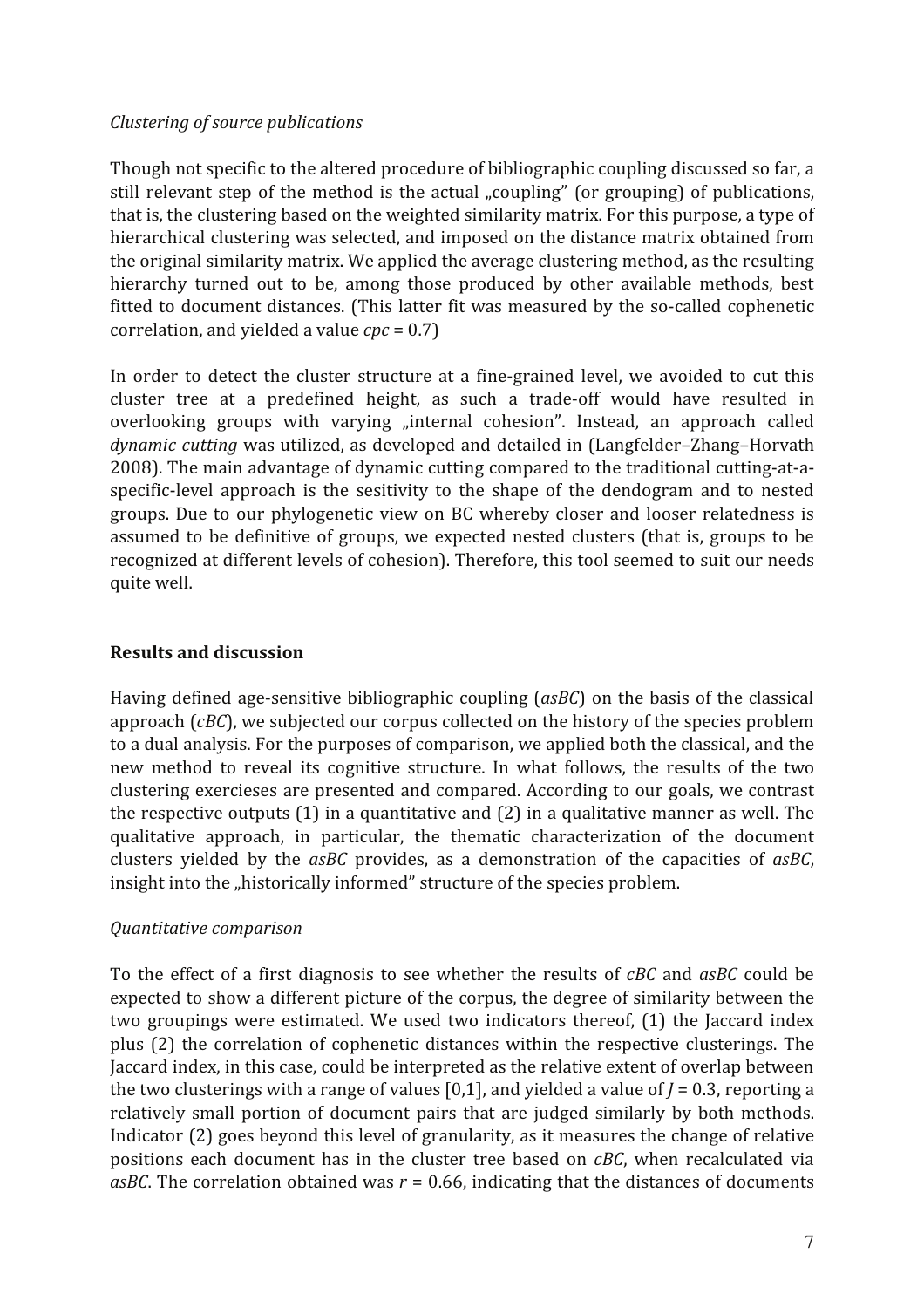within the cluster tree has moderately changed due to the age-sensitive grouping, that is, groups of documents are more closely or loosely connected on the new account (within in the hierarchical cluster tree). This observation is in accord with our expectations outlined in the previous section. In sum, the two diagnostics suggested that the agesensitive version of BC generated a refined cognitive structure with different clusters, resulting mainly from the redefinition of document similarity increased or decreased as a function of the age distribution of references.

In mor detail, the classical procedure,  $cBC$  resulted in a corpus divided into  $N=4$  clusters, while the age-sensitive version,  $a$ sBC yielded N=6 clusters. These numbers, already at this quite general level, suggest that as BC did result in a refinement of the clusters from  $cBC$ . This assumption is further corroborated by the size of these groups (that can be read off from Table 1, see below). While in the original case (cBC), 63% of the sample documents formed a single category, the age-sensitive version produced a more even, less uniform distribution with the first two groups accountig for 36% and 30% of the corpus, respectively. The remaining asBC-clusters were also in a par with the remaining cBC-clusters, that is, no degradation of group size according to the refined method could be observed (indicating small, less "proper" groups, outliers etc.).

| cBC/asBC   |   |      | 2    | 3    | 4    | 5    | 6    | Sum  | $(x100)$ % |
|------------|---|------|------|------|------|------|------|------|------------|
|            |   | 89   | 107  |      | 27   | 22   |      | 245  | 0.63       |
|            |   |      | 0    | 28   |      | 0    |      | 28   | 0.07       |
|            |   | 17   |      |      |      | 4    |      | 21   | 0.05       |
|            | 4 | 34   | q    |      |      |      | 39   | 92   | 0.24       |
| Sum        |   | 140  | 116  | 33   | 31   | 27   | 39   | 386  | 1.00       |
| $(x100)$ % |   | 0.36 | 0.30 | 0.09 | 0.08 | 0.07 | 0.10 | 1.00 |            |

Table 1. Comparison of the clusterings obtained by cBC vs. asBC via a confusion matrix.

To put it another way, the new method seemed to split the largest (and, as unifying most documents, supposedly somewhat meaningless or hardly interpretable) cluster into smaller ones, that are expected to be historically more coherent (see the qualitative section below). Indeed, the so-called confusion matrix of the two groupings has the same implication (Table 1.). The confusion matrix is a cross-table of the two clusterings, reporting the joint distribution of sample documents within both sets of clusters (so that the relation of  $cBC$ - and  $asBC$ -groups could be examined). The rows of Table 1 correspond to the four clusters drawn via the cBC-method, as the columns to the six new clusters from the asBC-method.

As is apparent in the matrix, most affected by the re-partitioning of the species problem literature is the  $cBC$ -cluster no. 1, that has been split into mainly two, similar-sized groups, asBC-clusters no. 1 and no 2. These are also the dominant groups in the matrix, in terms of size. The classical cluster no. 2 and no. 3 remained mostly unchanged, indicating a strong historical-thematic cohesion. Much less robust is the classical cluster 4, similar to no. 1, as its content has also been re-allocated between, primarily, the first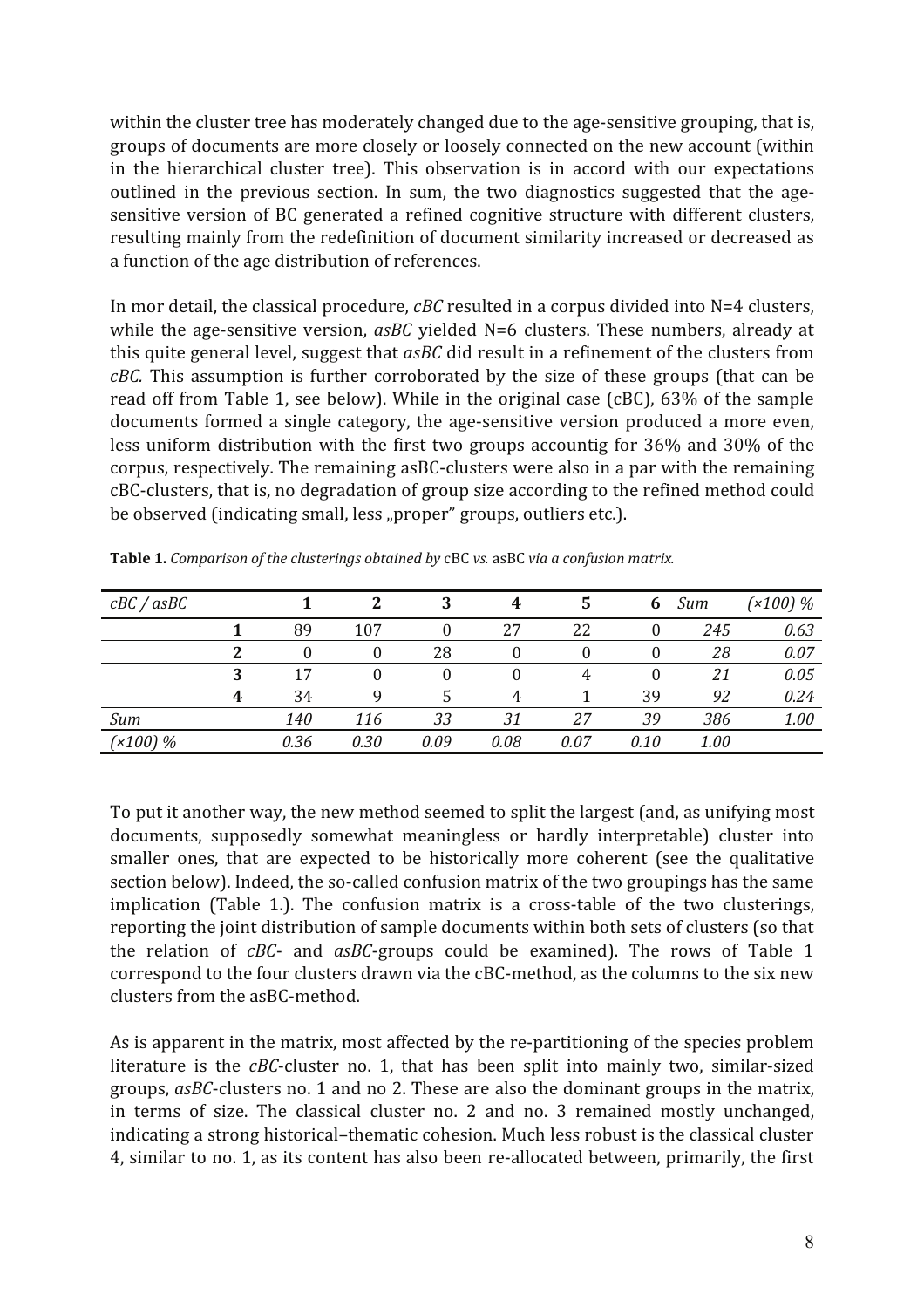and the last age-sensitive cluster (no. 1 and no. 6), but with less constituent elements than the first cluster, altogether.

#### Qualitative characterization of new clusters

According to our primary interest in applying the asBC method to the historical corpus in the focus of this study, we also investigated the content of the resulting document clusters, in relation to the classical ones. To this effect, we followed a strategy based on two pillars:

- 1) Since mapping the intellectual structure of the topic was modelled via references, for the qualitative characterization of these clusters we also relied on the contribution of references to the formation of clusters.
- 2) In order to obtain a mapping in an economic way, that reveals both the profile of the new clustering and the difference between the "old" and the "new" profile, we did not aim to describe all groups. Instead, we selected a set of clusters that best represented this two aspects at once.

Point 1) above has been addressed by the following procedure: for each selected cluster  $C$  the references of documents belonging to  $C$  were collected and ranked, according to their cumulative weight in  $C$  (that is, their weight used by the  $asBC$  method times the number of documents they referred by, within  $C$ ). Note that such a cumulative weight is proportional to the contribution of the particular reference to the formation of C. In other words, this ranking shows how important a particular reference in the intellectual background of  $C$  is. Based on this ranking, we obtained the first  $n$  most important reference in C to draw the profile of the cluster. The threshold  $n$  was based on a "knee plot" of ranks: the weight-based ordering of reference sets in each case led to a typical powerlaw-like curve with a relatively few references—with high cumulative weight playing a major role, and many more contributing to a much lower level in itself. We identified these highly-weighted refs as residing in the first, most rapidly ascending section of the weight-curve that ends with a change of slope, the so-called "knee" that can be seen as a transition to the almost flat section of the curve. As the most important descriptors of C, we called this n refrences (above the knee of the curve) as the *core* of C. In what follows, beyond its description, the core is presented for each cluster under consideration as a set of references, and supported by the knee plot of the cluster. The knee plots are presented in the Appendix, under Fig 4. Core references are also included in the Appendix for each cluster, in the form of ranked lists, collected in Table 2.

Point 2) of our strategy was achieved by selecting asBC clusters no. 1–4 to look after contentwise, together with their two sublcusters. One of these is (1) the fragment of no. 1 that previously belonged to the classical ( $cBC$ -) cluster 1, referred to as  $1/1$ , and (2) another fragment of no. 1 that previously was part of the classical cluster 4, referred to as 1/4. The explanation of this choice leads back to Table 1. It can be seen that by examining asBC clusters no. 1 and 2, we can gain insight to the two dominant clusters (in terms of size) of the new thematic profile. On the other hand, since the vast majority of the first cBC-cluster has been reallocated between these two and, in addition, no. 4, we may also observe how the oversized "old" thematic group (no. 1) has been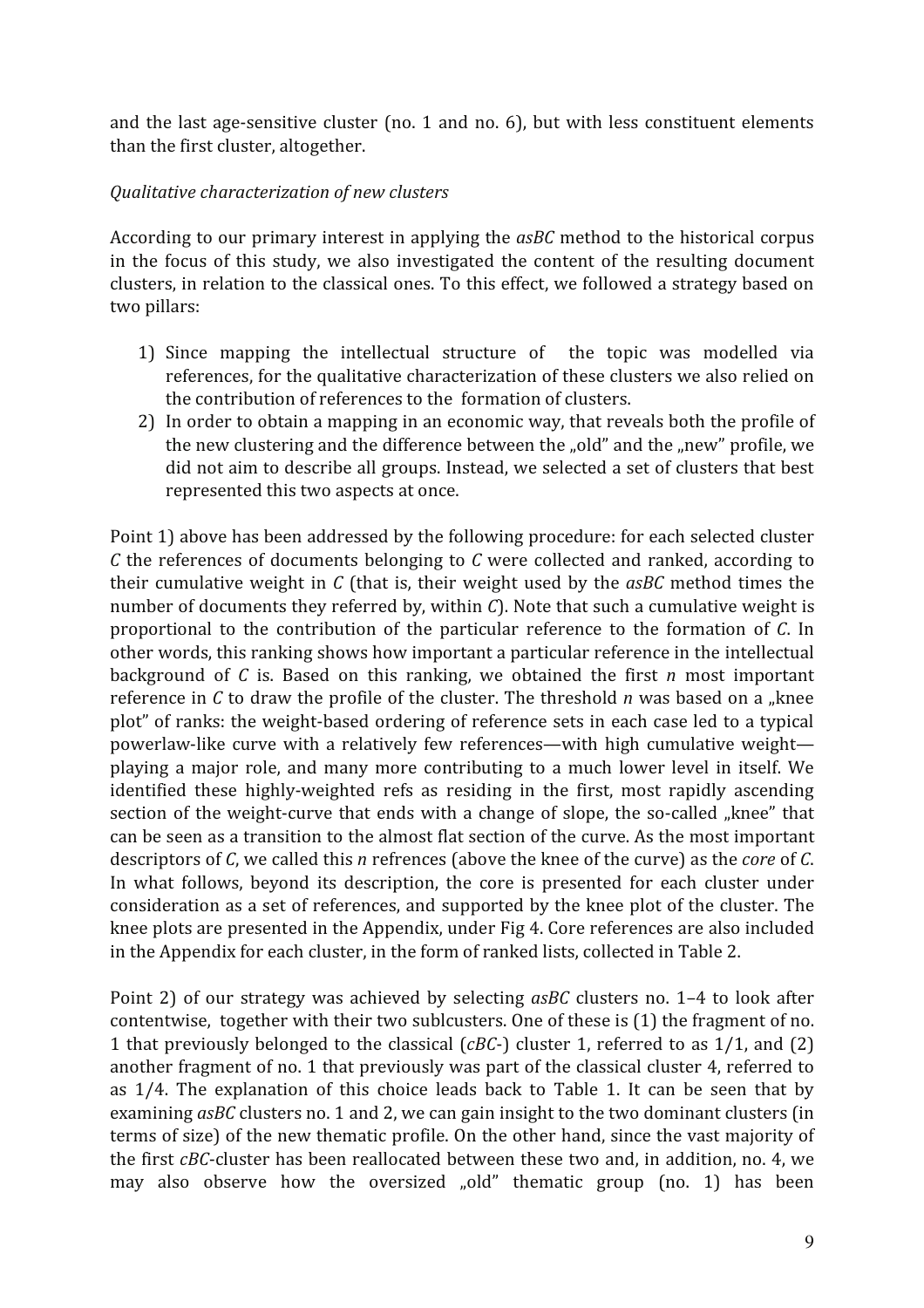reconceptualized by the age-sensitive method. The two sublcusters 1/1 and 1/4 further refine this picture, as while new clusters no. 2 and no. 4 were born almost exclusively from the classical no. 1, new cluster 1 also inherited from old cluster 4. Finally, new cluster no. 3 is discussed as left rather intact (being almost identical to old cluster no. 2). In sum, by this selection, both novel and unchanged parts of the new profile are sampled  $(asBC-clusters 1-2-4 and 3, respectively)$ , and also the relation of the two clusterings may become visible.

Based on these considerations, the historically informed structure of the species problem can be described with the following profiles:

• Cluster no. 1: the BSC and the debate over the theory framing the species concept

The core of the first cluster contains approx. 50 important references, ranked with their cumulative weights in Table  $2<sup>1</sup>$ . (the knee plot on Fig. 4 suggested a threshold of cumulative document weight,  $CDM > 150$ ). Highly-ranked references are the position papers on the species concept since the modern synthesis. Most striking, especially from the full list of core references including books and book chapters as well, is the dominance of Ernst Mayr, the champion of the "biological species concept" or the BSC (cf. Mayr, #4) what, basically, launched this debate in the context of the synthesis. Several position papers, upon debating the BSC, ranked high in this list. These papers are also classical proposals of infamous alternative species conceptions (not just definitions), such as the "pluralistic conception" or "species pluralism" (Mishler, #10), the "evolutionary species concept" (Wiley, #13), the "genetic species concept" (Masters, #15). With somewhat lower weights, but two further definitions also exhibit themselves, namely, the "phylogenetic concept" (Nixon, #18), and the "ecological species concept" (van Valen, #30), though the latter having the lowest rank in the list.

Beside the collection of proposals to challenge the BSC as the concept that initiated the discourse, a further line of research also observable in Cluster 1, as heavily interacting with the previous one. Among highly ranked papers we find several approaches regarding the application, or, rather, the problems of application of the biological concept (BSC), mainly in microbiology (Wayne, #3; Dykhuizen, #8; Smith, #11 or, as a case outside microbiology, Knowlton, #20). The association of these topics is wellexplained by the fact that the BSC is known as hardly applicable to biological kinds with non-sexual reproduction, such as bacteria and other subjects of microbiology, but also has strange implications to some sexually reproducing kinds as well (e.g. sibling species, Knowlton, #20). What we see in this reference set, then, is best interpreted as a series of responses to the BSC on the part of the practice of systematics.

In sum, Cluster no. 1 can be conceived as quite coherently mirroring what is the bottomline of the XX, centrury history of the problem, the biological conception (BSC) and the immediate discourse it generated, including both the application and the alternatives of this concept. In terms of the history and philosophy of biology, this profile

 $1$  In Table 2 only journal publications are demonstrated, therefore, the actual number of references included in the table is smaller than the size of the whole core.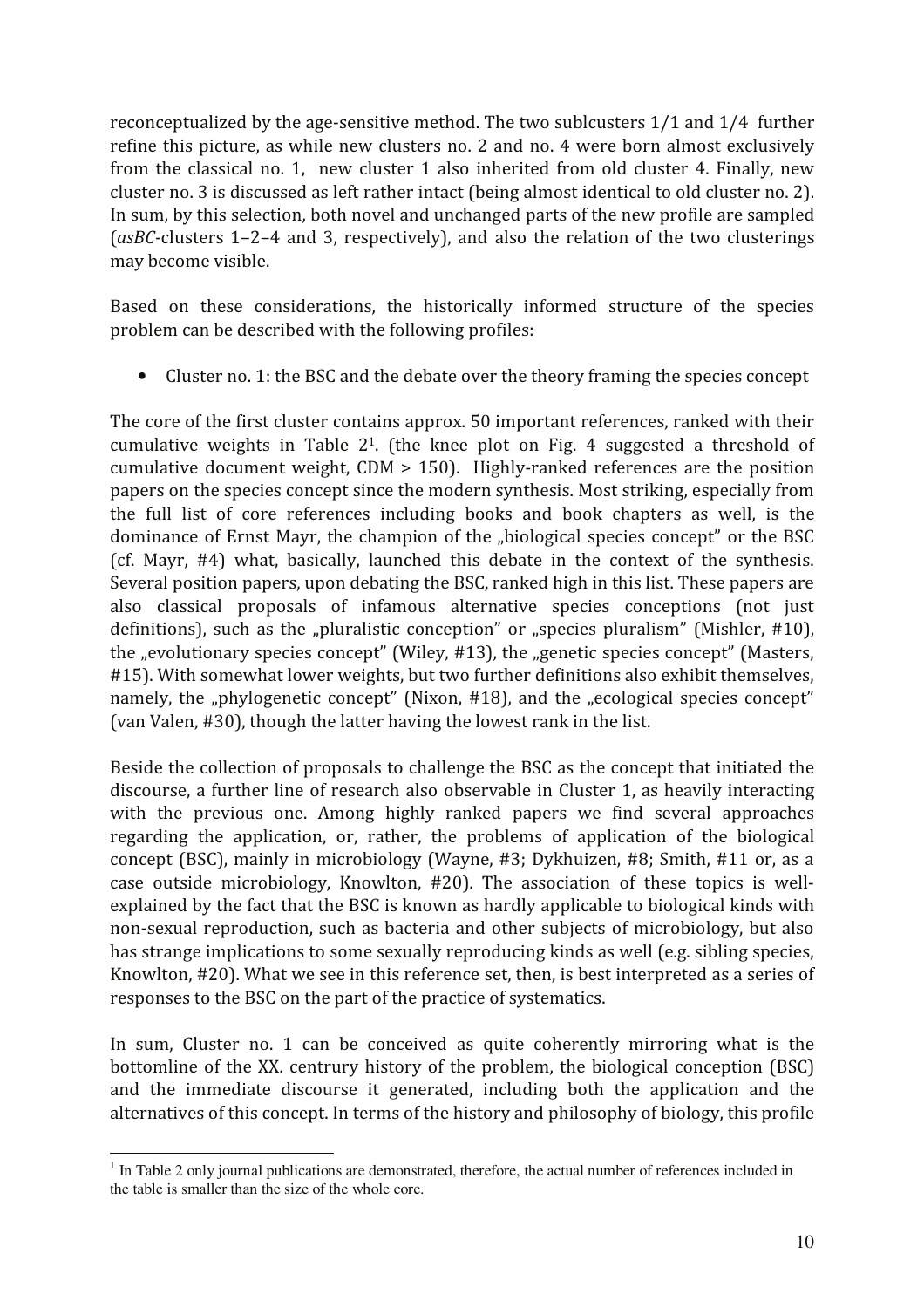is the debate over the best theory of species within biology, yielding a theoretically sound category.

• Cluster no. 2: A more recent response: cladistics and the PSC

The core of the second most extensive cluster counts about 100 references (by the knee plot, CDM  $> 150$ , as above). Thematically, this group of referred papers is rather coherent. By inspecting the list, striking is the dominance of two concepts, "cladistics" and the "phylogenetic species concept": at least one parameter of each document is related to one of these notions. Many highly ranked references came from the journal Cladistics, which has been the main platform of a specific school of systematics by the same name. The reference of the highest rank is Nixon's seminal paper, published in *Cladistics* on the phylogenetic species concept  $(\#1)$ —this very paper occured in Cluster no 1 also, but with a relatively low rank, indicating a different emphasis of the two clusters. Papers from other journals also contain "cladistics" and/or a reference to the phylogenetic species concept in their metadata, among their keywords or within their abstracts, with a very few exception. The unity of the profile is also confirmed by the ISI Subject Categories assigned to the papers included: almost each assignment contains "Evolutionary Biology", and, in the majority of the cases, quite exclusively.

Due to this relatively clear profile, Cluster no 2. can be interpreted as the "cladistic response" to the species problem (or, to the BSC). Cladistics is a more recent development in systematics, a school with very specific implications on the definition of the species category, concerning how the phylogenetic tree should be partitioned into species. It is, therefore, closely related to the so-called "phylogenetic species concept" (PSC). The representation of this school is also expressed by the high rank and recurrence of a set of authors, known as the champions of either the phylogenetic or the cladistic conceptualization, e.g. Donoghue, DeQueiroz, Cracraft, Mishler etc. In sum, the cluster is a body of literature on this school of systematics entering the species broblem, and producing a significant part of its history.

• Cluster no. 3: the species problem in ecology—a thematic outlier

The core of the asBC-cluster no. 3 is a relatively small one, enumerating 15 important references altogether (CDM  $> 150$ ). Characteristic of its thematic composition are two features of the document set: (1) the references of the two (or three) highest rank are far above the others in terms of weight, and are concerned with the "keystone species concept" (in ecology), and (2) the Subject Category to which these pubs have been assigned by WoS is mainly *Ecology* (and rarely is *Evolutionary Biology*, as opposed to the previous clusters).

This rather compact thematic group is an interesting example of what can be called a "thematic outlier", a strain of research that doesn't belong to the (history of the) very problem under study. Being a "self-contained" group is also reflected in the robustness of the cluster: as noted above, both methods, cBC and asBC classified these refences nearly the same way, as cluster 3 was originated from classical cluster 2 almost without any change (cf. Table 1).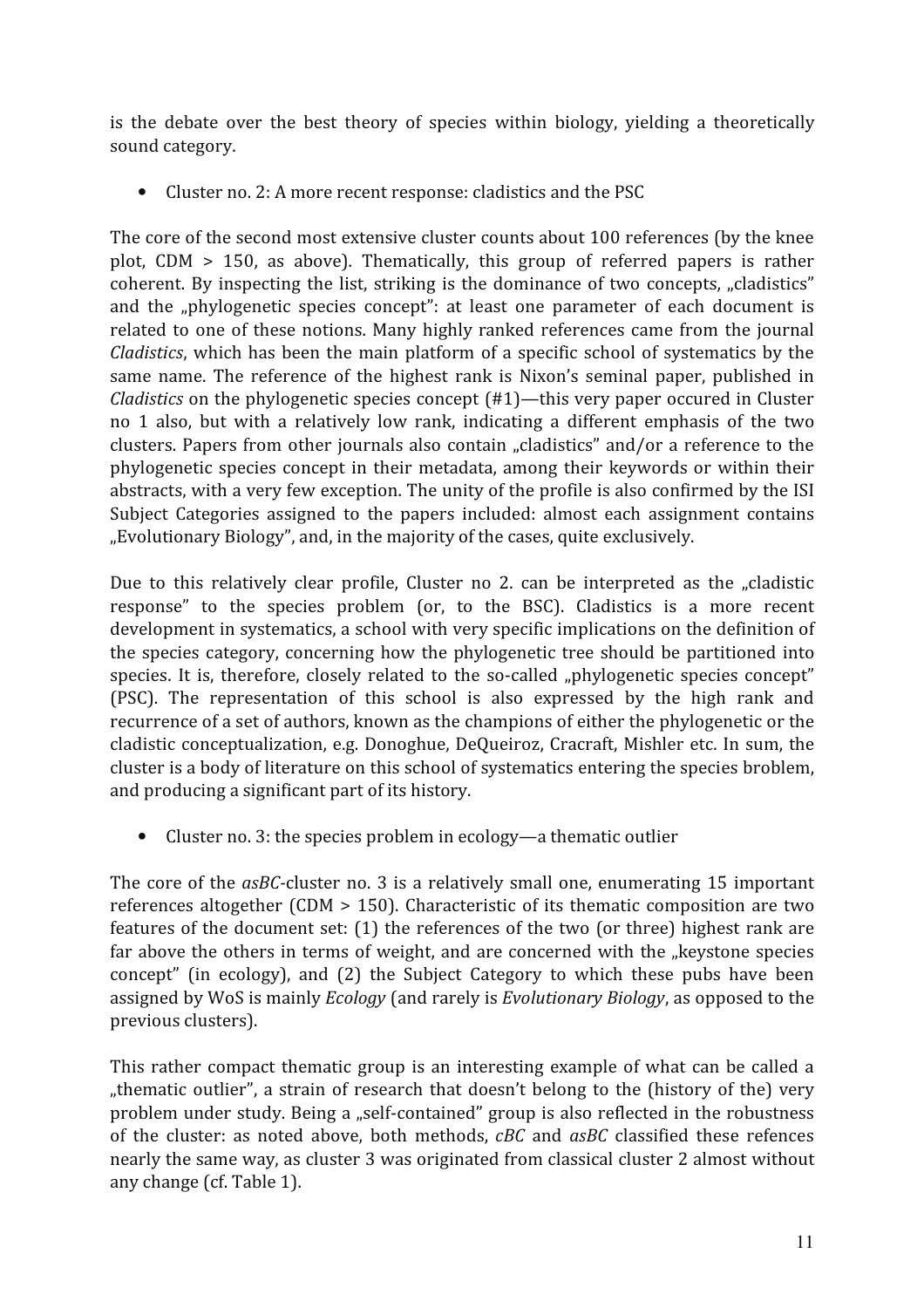The reason for this sub-topic entering our sample can be said mainly terminological: both discourses are called "species problem" in their own (otherwise, related) contexts. However, while our interest lies in the discourse on the appropriate species concept for biology, the more particular discourse indicated here belongs to the field of ecology and addresses the role of species as actors setting up ecosystems. Therefore, while in the former case the "species problem" stands for the problem of the species concept, in the latter it denotes the problem of finding species in ecosystems (e.g. foodwebs) whose presence are crucial for its functioning (keystone species). Consequently, in this case, the method (actually, both methods) of bibliographic coupling can be credited for "filtering out" a direction that doesn't belong to the scope of the study.

Cluster no. 4: An ontology of species taxa for the theory of species  $\bullet$ 

The new cluster no. 4 is also based on a relatively small core, containing about 20 references. The threshold level, CDM > 100, drawn from the knee plot is below the level encountered for the previous clusters, indicating that it is a somewhat less coherent, or more diverse intellectual basis compared to those of the other three groups. A quite interesting multi- (or, as we shall see, rather inter-) disciplinarity can also be observed as to the thematic structure: The pub of the highest rank (ref1) refers to the solution of cladistics to the species problem, yet is has been published in the journal *Biology and* Philosophy, wich fact is also reflected in its Subject Category, History & Philosophy of Science. This very Subject Category dominates a significant part of the core, together with Zoology. What this mixture of "cultures" conveys is a very authentic feature of the species problem, well represented in this separate cluster.

The feature in question is a clear tendency within the XX. century scientific debate on species to rely on and properly icorporate arguments from the philosophy of science (namely, of biology). Just as Darwin revolutionalized systematics by altering the way we look at individual species (species taxa), so did, in the modern history of the problem, two authors, Micheal Ghiselin (a biologist) and David Hull (a philosopher of science), the champions of the "individuality thesis" (species as individuals, SAI). Addressing the ontology of species (taxa), they argued that species are best viewed, instead of being "classes of organisms", as individuals (particular, historical, evolvable etc. entities). Interestingly, in the technical sense, this view supported some definitions of species, while discrediting others. Among those that could directly rely on SAI was the cladistic species concept and its relatives. As a result of the interaction between biophilosophy and systematics, the SAI and other ontological arguments became integral part of the scientific discourse on species.

This quick historical highligt makes cluster no. 4 a well-interpretable collection. Authors of this cluster are, indeed Ghiselin, Hull and other theoreticians and biophilosophers (Kitcher, Kluge), on one hand, and proponents of the cladistic and phylogenetic concept, on the other (Ridley, DeQuerioz, Mishler, Cracraft etc.). Beyond the synbiontic relation of these two cultures, the presence of the practice of systematics is also present with a high rank (#2). This indicates that theorizing on the status of species propagated into the very circles of practitioners of systematics as well. In sum, cluster 4 can be conceived as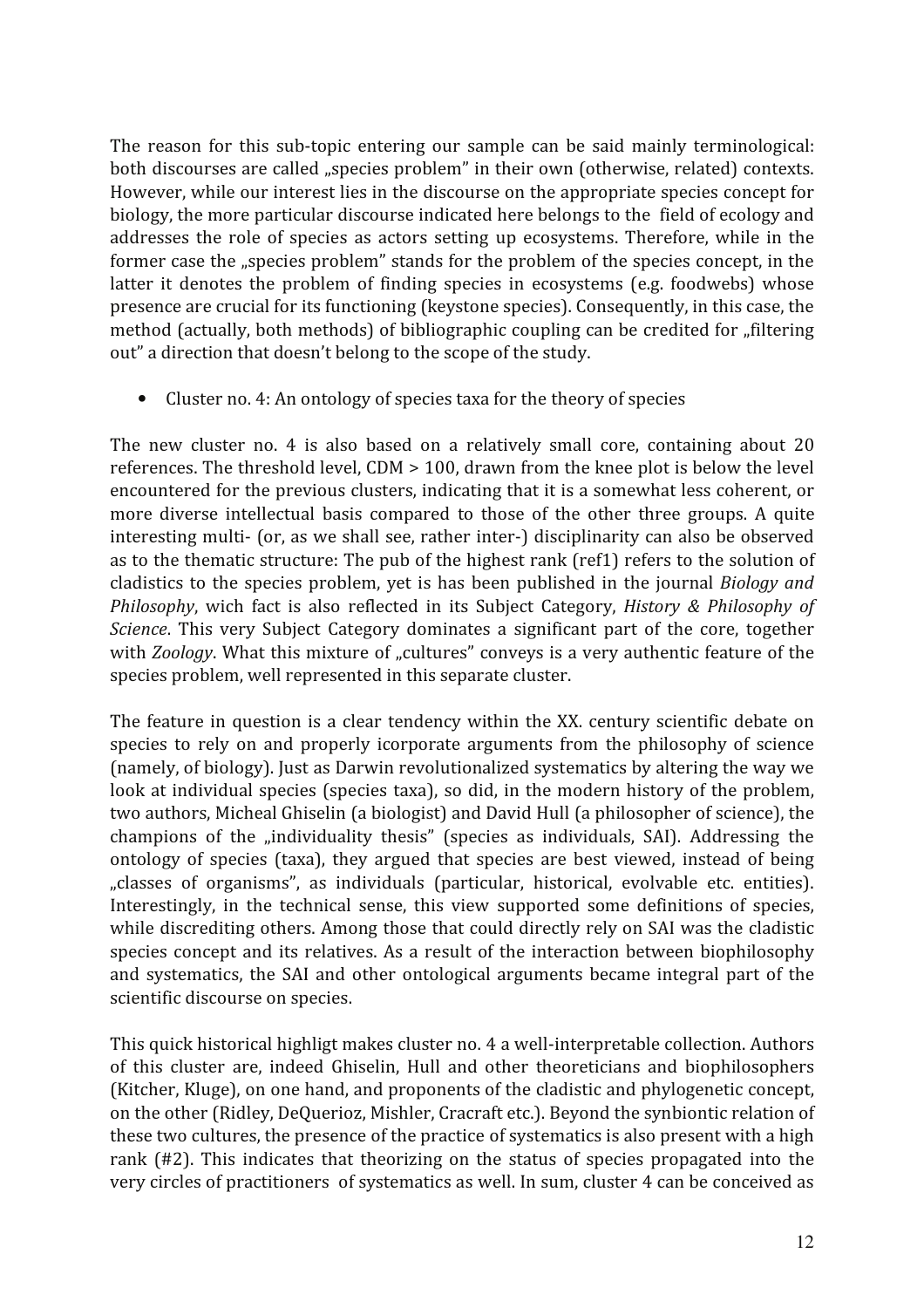a trace of the debate on the ontology of species taxa, being infiltrated into biological theorizing about the species concept (category).

• Cluster no. 1/1 and 1/4: Aquiring historical coherence

The remaining two groups we took under closer inspection were both a fragment of no. 1 described above. The main reason for looking into the internal structure of the first cluster was to sharpen the characterization of how the age-sensitive restructuring of the corpus affected the original thematic groups.

Cluster 1/1 is the fraction of our new cluster no. 1 (The BSC-related theme), that came from the original cluster 1. Recall, that the striking change from the re-clustering procedure was the division of old cluster 1 into new ones, exposed so far as the new cluster no. 1 (condisering the majority of its content) and 2. However, it is somewhat more sound to speak of new cluster 1/1 and 2 as the resulting groups. Now, by turning to the content of 1/1, we encounter an even more concentrated profile, than that of the whole class: in this fragment, the the position papers proposing and discussing the BSC and its major alternatives exhibit themselves, that is, theorizing of the main figures of biosystematics about the species concept (category). Even more telling, with respect to the capacity of the age-sensitive method, if we compare the age distribution of references in cluster 1/1 and 2, respectively, that is, between the two descendant of the same old cluster. According to Fig 3, the asBC procedure sorted the content of the old cluster into a "more classical", and a "more recent" discussion. For cluster  $1/1$ , references are distributed almost equally before and after the '90s, with a peak in the late 80's, while for cluster 2 the majority of references originate from the '90s, their peak is in the early '90s, and show a more "continuous" or coherent discourse. In other words, the procedure identified the BSC-based dispute (cluster  $1/1$ ) as a more classical context, within which the new cluster no. 2, that is, the cladistic/phylogenetic discourse emerged as a more recent movement. Note, that these two, historically distinguishable movements were inseparably linked together by the *cBC* method, in one, thematically coherent but giant cluster. In this sense, the asBC method did produce a historically informed thematic structure, differentiating between "ancient" and "new" features of a thematic group.

Considering the contribution of 1/4, the fraction of the BSC-theme that came from the classical cluster no. 4, the picture gets even more interesting. In this small fragment (the core contains only 12 pubs) papers (references) from the very practice of biosystematics are added to the theoretical debate in  $1/1$ , belonging, in particular, to the field of microbiology. This phenomenon recalls our previous observation that new cluster no. 1 covers both (1) the theoretical debate initiated by the biological species concept (BSC) and (2) its extension from, mainly, microbiology, whereby the application of BSC has always been problematic. At this point, we can see that not only does this cluster unify these references, but also "collects" them by "cutting out" the theoretical and the applied part of the BSC-debate from old clusters 1 and 4.

In sum, results suggest that the proposed method of asBC has been capable of better identifying strains of research or schools in the modern history of the species problem.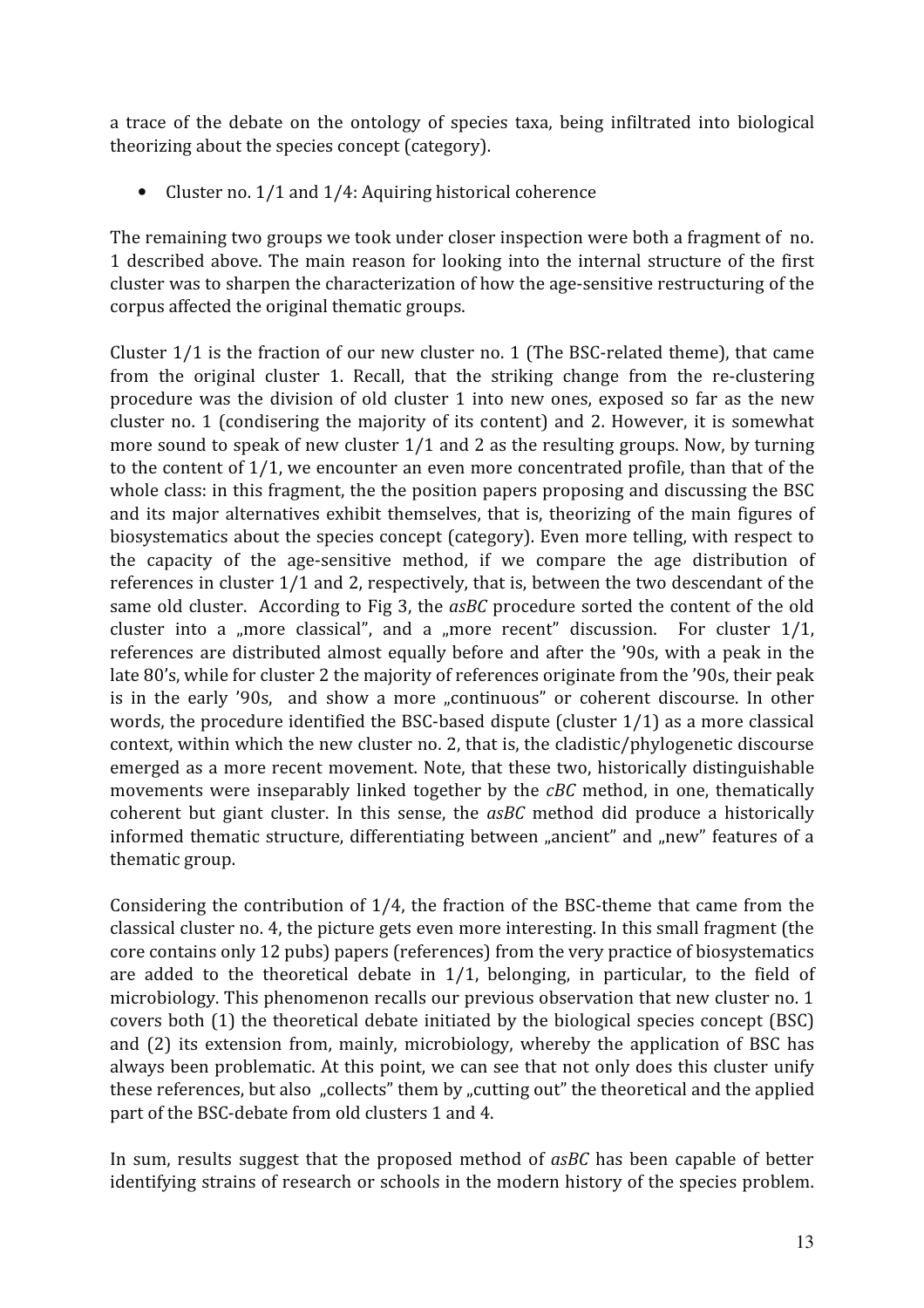On one hand, the asBC eliminated a more recent school within the theoretical discourse. namely, the phylogenetic approach and cladistics emerging from the pool of species concepts. On the other hand, it unified references that show the real or causal, that is, historical unfolding of ideas, instead of reflecting mere topical similarities. This latter feature is shown in connecting the theory and application of the BSC, while, in the original cluster structure these pubs were sorted into the big "theoretical cluster" (old cluster 1), and the "cluster of applications", mainly, topics in microbiology (old cluster 4), respectivelv.



Fig. 3. Age distribution of references within the core of clusters 1/1 and 2, respectively.

#### **Conclusion**

In this paper, we proposed a method of bibliographic coupling (BC) designed primarily for the purposes of the history of science. As an alternative of classical BC, age-sensitive bibliographic coupling, or asBC, was supposed to work in a similar manner as evolutionary systematics does in biology. By incorporating the age (in the bibliometrics case: publication year) of common ancestors (references) into the assessment of document relatedness, it was supposed to support a classification of source documents that reflects the history of the subject. Not only were the resulting clusters expected to distinguish the various research directions emerged within the area under study, but also to mirror the historical relations between these directions.

Having defined the age-sensitive method, we applied it in a pilot bibliometric study of an important decade of the Species Problem, a centuries-old but still active discourse in biology addressing the concept of biological species. Quantitative results showed that the new method was able to refine the thematic structure of the corpus, collected on the Species Problem, that was obtained by the classical method of bibliographic coupling. The comparison of the two clusterings (the classical and the altered one) made clear that the giant thematic cluster, resulted from classical BC, was split up by the age-sensitive method.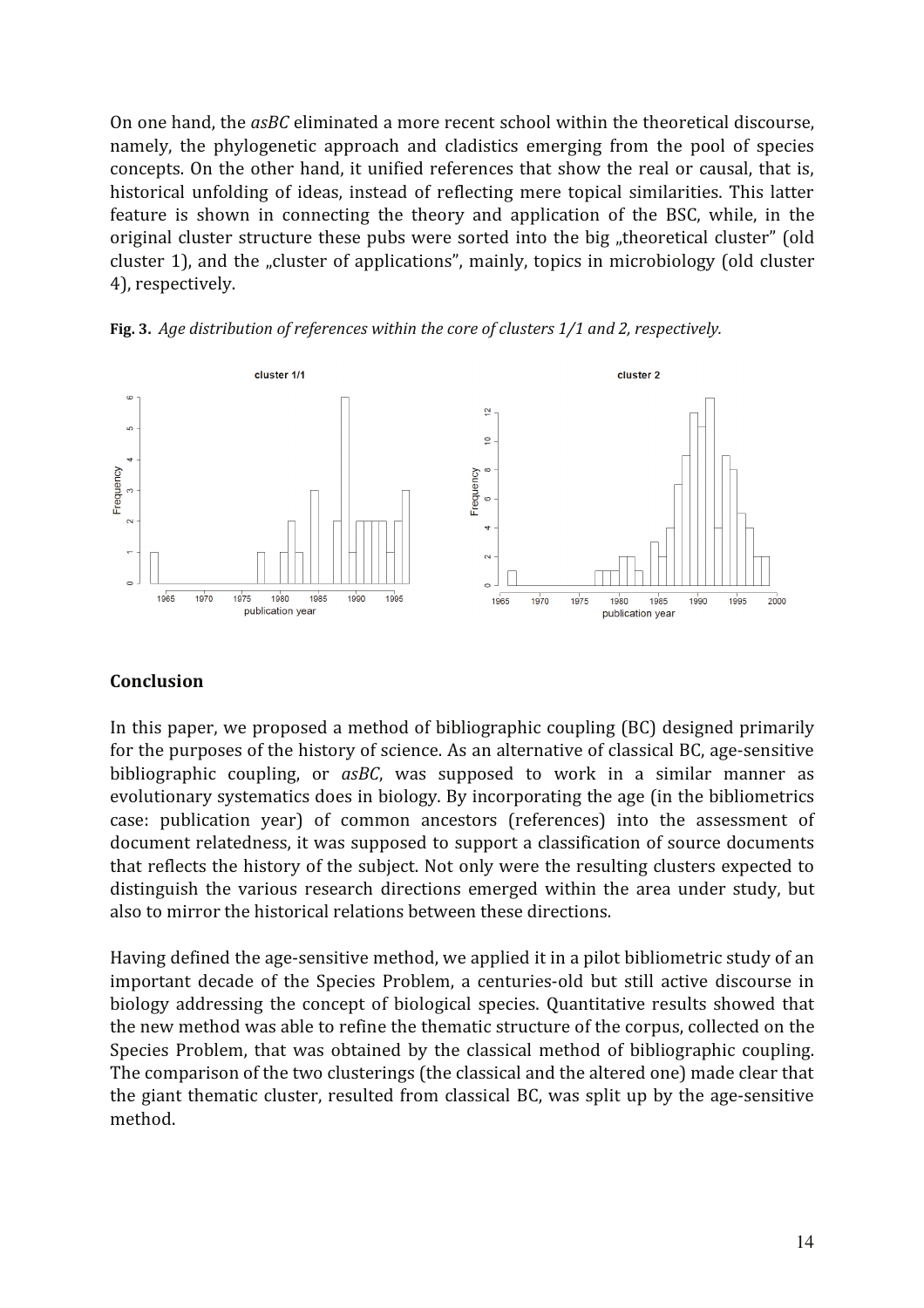Truly promising observations were gained on closer inspection of the document clusters resulted from asBC, that is, from the qualitative assessment and comparison of the new structure vs. the classical one. Via the age-sensitive method the extensive theoretical debate on species, classified in the giant cluster mentioned above by the original method of BC, could be differentiated into clusters representing the initial context of the discourse, and later developments, like coherent schools of systematics responding to the initial context. On the other hand, documents differing topicwise, but belonging to the same research tradition were bound together by the new method, while this relation was overlooked in the classical case.

In sum, the method of asBC seemed to be a utility that is worth experimentig with. As a procedure for detecting either research dynamics or patterns in the history of science, age-sensitive bibliometric coupling could be a useful tool for bibliometric investigations aiding the historian of complex scientific discourses. Subsequent research is intended to work on the refinement of this measure, as well as on further clarification, via bibliometric means, of the historical structure of the Species Problem. Iteratively contrasting these two would result in an efficient empirical methodology for mapping complicated historical phenomena in science.

#### Acknowledgement

This paper was supported by the János Bolyai Research Scholarship of the Hungarian Academy of Sciences.

#### **References**

- Kessler, M. M. (1963). Bibliographic coupling between scientific papers. American documentation, 14(1), 10-25.
- Langfelder, P., Zhang, B., & Horvath, S. (2008). Defining clusters from a hierarchical cluster tree: the Dynamic Tree Cut package for R. Bioinformatics, 24(5), 719-720.
- Mayden, R. L. (1997). A hierarchy of species concepts: the denouement in the saga of the species problem. In M. F. Claridge, H. A. Dawah & M. R. Wilson (Eds.), Species, the units of biodiversity (pp. 381-424): Chapman and Hall, London.
- Price, D.J. (1970). Citation measures of hard science, soft science, technology, and nonscience. In C. E. Nelson & D. K. Pollack (Eds.), Communication among scientists and engineers (pp. 3-22): Heath, Lexington, MA, USA.
- Small, H. (1973). Co-citation in the scientific literature: A new measure of the relationship between two documents. Journal of the American Society for information Science, 24(4), 265-269.
- van Raan, A. F. J. (2005). Reference-based publication networks with episodic memories. Scientometrics, 63(3), 549-566.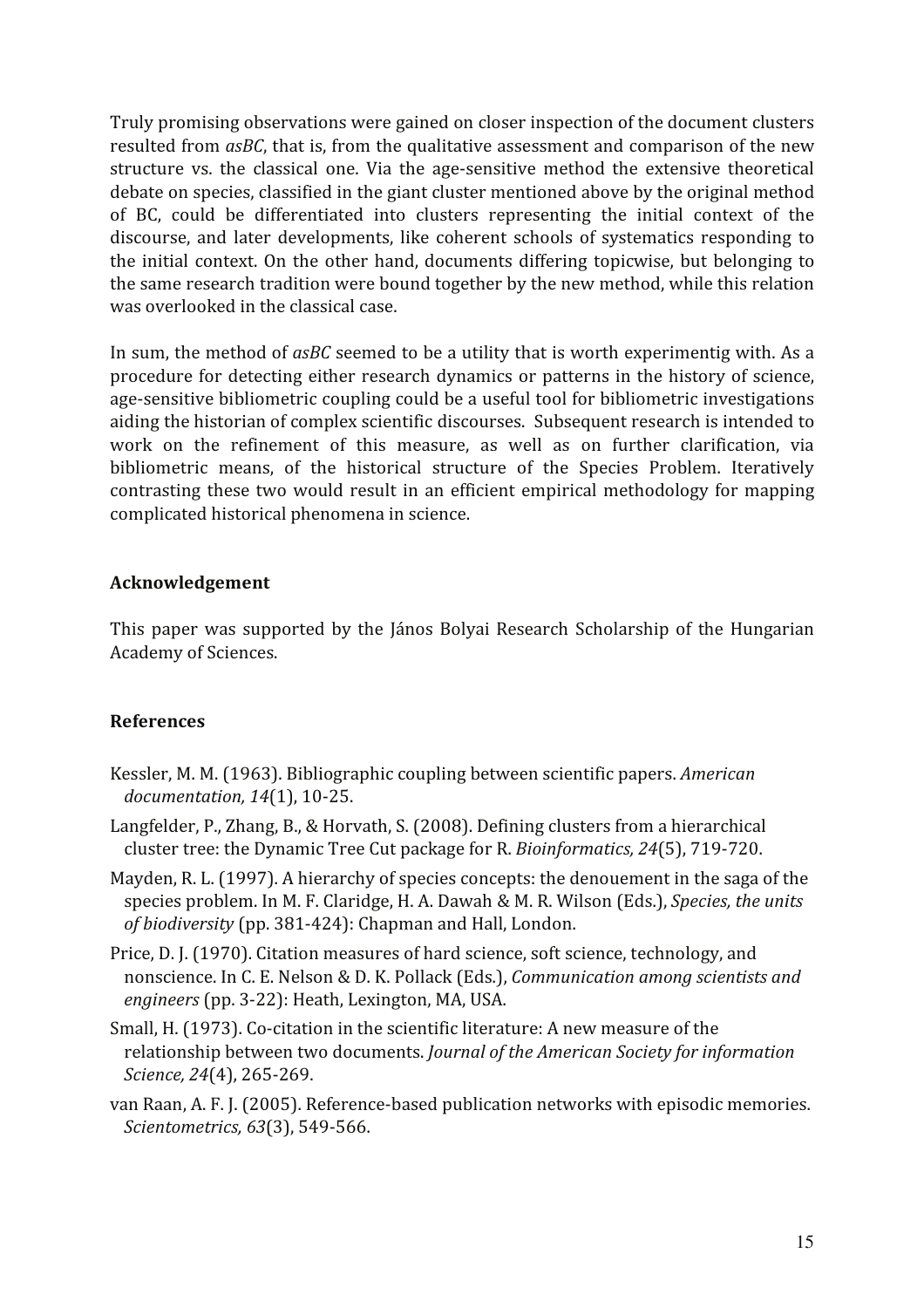## Appendix

 ${\rm Fig}$  4. The "knee plots" of clusters 1–4, respectively, supporting the extraction of core references for each. Cumulative weights are plotted against the indices of ranked references. Only<br>the section of the whole curve

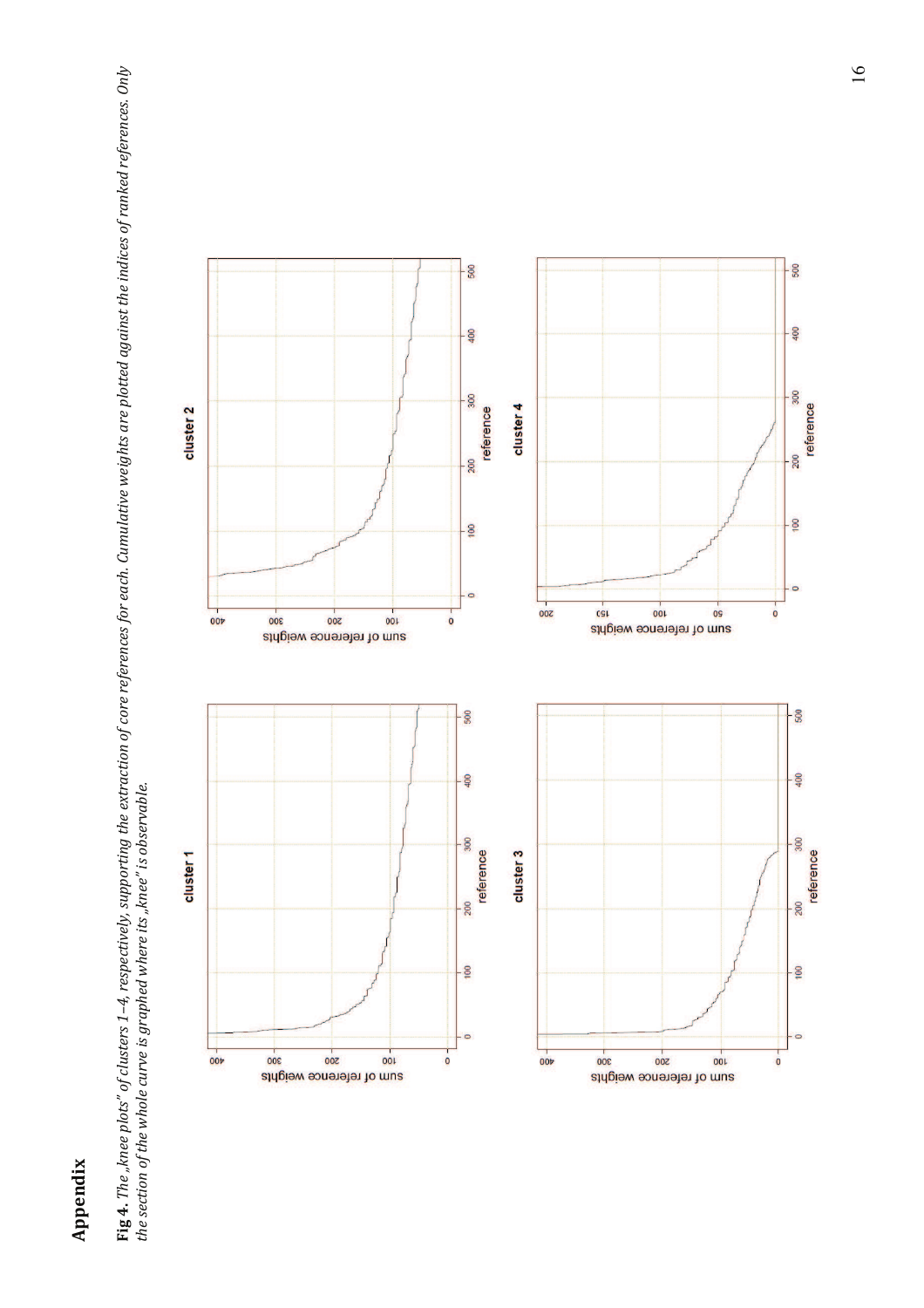| ì                                                            |                                                                                 |
|--------------------------------------------------------------|---------------------------------------------------------------------------------|
| $\overline{a}$                                               |                                                                                 |
|                                                              |                                                                                 |
| くろ アクユスクス りょう っちろう エクチュー アクサニ りょう りょうりょう<br>)<br>}<br>}<br>} | í<br>i                                                                          |
| נמו יותר ביו הייתור ב                                        | ļ                                                                               |
| , In this avrarnt nnlu<br>;<br>)<br>;<br>;                   | ֧֦֧֦֦֦֧֦֧֦֦֦֧֦֦֦֧֦֦֦֦֦֦֦֧֦֧֦֧֦֧֦֦֧֦֧֦֧֦֦֧֦֚֚֚֚֚֚֘֝֝֝֝֝֝֝֝֬֟֓֝֟֓֝֓֟֓֝֓<br>ニミンクキン |
| ֦֖ׅׅ֧ׅ֧֚֚֚֚֚֚֚֚֚֚֚֚֚֚֚֚֚֚֚֚֚֚֚֚֚֚֚֚֚֡֬֡֡֡֡֡֡֓֡֡֜<br>. מה הזי | .<br>.<br>ı                                                                     |
| 1.01222111<br>$\frac{1}{2}$<br>I<br><b>،</b>                 | i                                                                               |
|                                                              | くここく                                                                            |
| Ĭ<br><br>Ĭ<br>F<br>C                                         | く・・・・・<br>community of the con-                                                 |
| ٦                                                            |                                                                                 |

| ۹ |
|---|
|   |
|   |
|   |
|   |
|   |

| #               | Reference (WoS format)                             | weights<br>Sum of | Title                                                                                                                                      | <b>WoS Category (Subject</b><br>Category)             |
|-----------------|----------------------------------------------------|-------------------|--------------------------------------------------------------------------------------------------------------------------------------------|-------------------------------------------------------|
|                 | MALLET J, 1995, TRENDS<br>ECOL EVOL, V10, P294     | 644,56            | A SPECIES DEFINITION FOR THE MODERN SYNTHESIS                                                                                              | Ecology; Evolutionary Biology;<br>Genetics & Heredity |
| 2               | COYNE JA, 1988, SYST ZOOL,<br>V37, P190            | 446,37            | WE NEED A NEW SPECIES CONCEPT<br>$\overline{D}$                                                                                            | Zoology                                               |
| Σ               | WAYNE LG, 1987, INT   SYST<br>BACTERIOL, V37, P463 | 329,43            | REPORT OF THE AD-HOC-COMMITTEE ON RECONCILIATION OF APPROACHES<br>BACTERIAL SYSTEMATICS<br>FO                                              | Microbiology                                          |
| 4               | MAYR E, 1992, AM J BOT, V79,<br>P222               | 328,07            | A LOCAL FLORA AND THE BIOLOGICAL SPECIES CONCEPT                                                                                           | <b>Plant Sciences</b>                                 |
| מו              | HYDROBIOLOGIA, V336, P19<br>Mann DG, 1996,         | 264,15            | BIODIVERSITY, BIOGEOGRAPHY AND CONSERVATION OF DIATOMS                                                                                     | Marine & Freshwater Biology                           |
| $\circ$         | PROTOZOOL, V35, P38<br>VALBONESI A, 1988, J        | 255,07            | AN INTEGRATED STUDY OF THE SPECIES PROBLEM IN THE EUPLOTES-<br>CRASSUS-MINUTA-VANNUS GROUP                                                 | Zoology                                               |
| L               | COLEMAN AW, 1994,<br>PHYCOL, V30, P80              | 232,68            | MOLECULAR DELINEATION OF SPECIES AND SYNGENS IN VOLVOCACEAN<br>GREEN-ALGAE (CHLOROPHYTA)                                                   | Plant Sciences; Marine &<br>Freshwater Biology        |
| $^{\circ}$      | BACTERIOL, V173, P7257<br>DYKHUIZEN DE, 1991,      | 231,01            | RECOMBINATION IN ESCHERICHIA-COLI AND THE DEFINITION OF<br>BIOLOGICAL SPECIES                                                              | Microbiology                                          |
| ᡡ               | SMITH JM, 1991, NATURE,<br>V349, P29               | 231,01            | LOCALIZED SEX IN BACTERIA                                                                                                                  | Multidisciplinary Sciences                            |
| $\overline{10}$ | MISHLER BD, 1982, SYST<br>ZOOL, V31, P491          | 219,46            | SPECIES CONCEPTS - A CASE FOR PLURALISM                                                                                                    | Zoology                                               |
| 11              | ACAD SCI USA, V90, P4384<br>SMITH IM, 1993, P NATL | 218,42            | HOW CLONAL ARE BACTERIA                                                                                                                    | Multidisciplinary Sciences                            |
| 12              | PROTISTOL, V26, P142<br>GIANNI A, 1990, EUR        | 216,91            | AUTOECOLOGICAL AND MOLECULAR APPROACH TO THE SPECIES PROBLEM<br>IN THE EUP LOTES-VANNUS-CRASSUS-MINUTA GROUP (CILIOPHORA,<br>HYPOTRICHIDA) | Microbiology                                          |
| 13              | WILEY EO, 1978, SYST ZOOL,<br>V27, P17             | 206,02            | EVOLUTIONARY SPECIES CONCEPT RECONSIDERED                                                                                                  | Zoology                                               |
| $\overline{1}$  | MANN DG, 1989, PLANT SYST<br>EVOL, V164, P215      | 203,69            | THE SPECIES CONCEPT IN DIATOMS - EVIDENCE FOR MORPHOLOGICALLY<br>DISTINCT, SYMPATRIC GAMODEMES IN 4 EPIPELIC SPECIES                       | Plant Sciences; Evolutionary<br>Biology               |
| 15              | MASTERS JC, 1989, SYST<br>ZOOL, V38, P270          | 203,69            | WHY WE NEED A NEW GENETIC SPECIES CONCEPT                                                                                                  | Zoology                                               |
| $\frac{6}{1}$   | SCHLEGEL M, 1988, EUR                              | 191,3             | TAXONOMY AND PHYLOGENETIC RELATIONSHIP OF 8 SPECIES OF THE GENUS                                                                           | Microbiology                                          |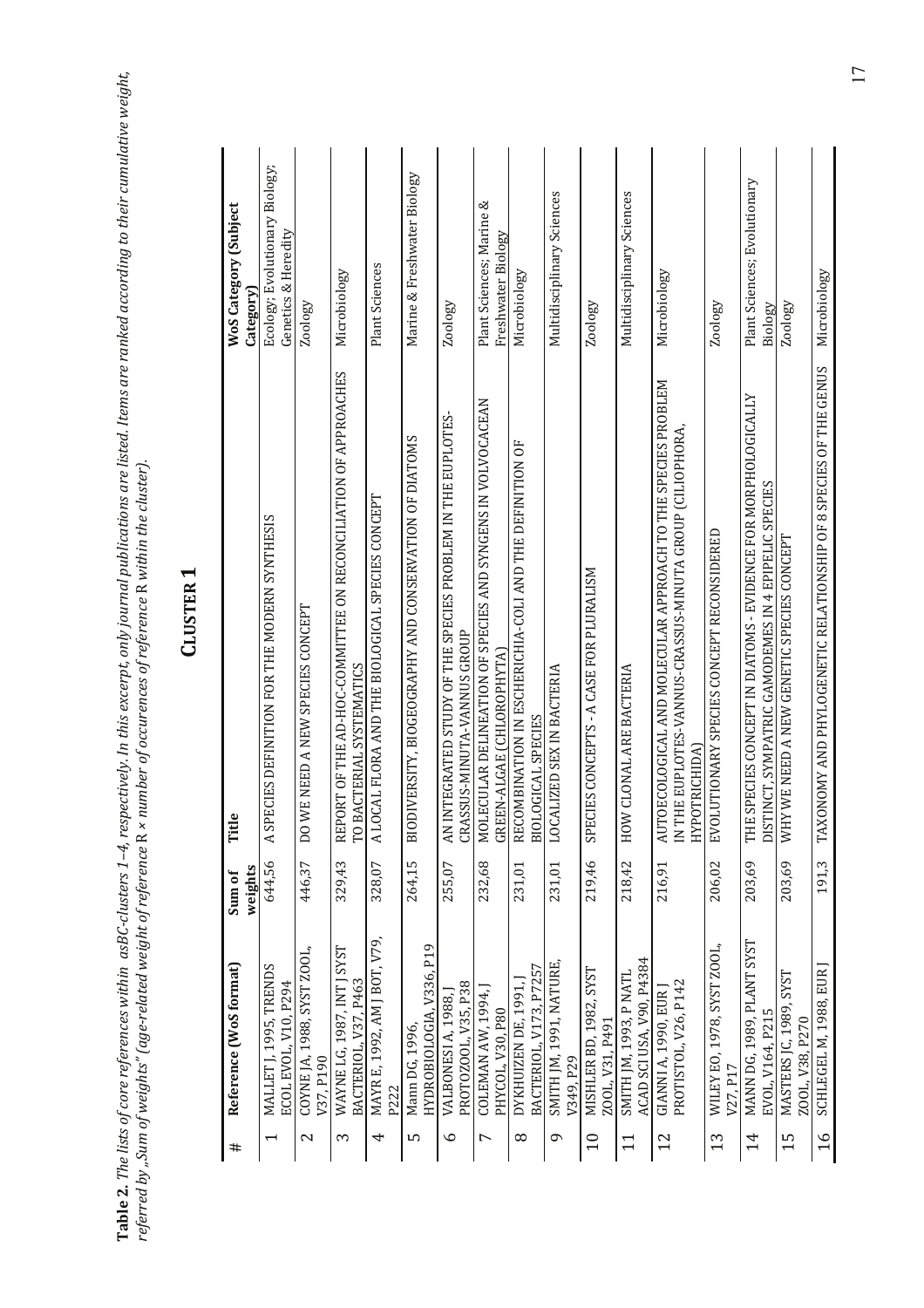| #               | Reference (WoS format)                                 | weights<br>Sum of | itle<br>⊨                                                                                                                                                              | WoS Category (Subject<br>Category)                    |
|-----------------|--------------------------------------------------------|-------------------|------------------------------------------------------------------------------------------------------------------------------------------------------------------------|-------------------------------------------------------|
|                 | PROTISTOL, V24, P22                                    |                   | EUPLOTES (HYPOTRICHIDA, CILIOPHORA) AS REVEALED BY ENZYME<br><b>ELECTROPHORESIS</b>                                                                                    |                                                       |
| 17              | EUKARYOT MICROBIOL, V41,<br>CAPRETTE CL, 1994,<br>P316 | 186,15            | QUANTITATIVE-ANALYSES OF INTERBREEDING IN POPULATIONS OF<br>VANNUS-MORPHOTYPE EUPLOTES, WITH SPECIAL ATTENTION TO THE<br>NOMINAL SPECIES E-VANNUS AND EUPLOTES-CRASSUS | Microbiology                                          |
| 18              | NIXON KC, 1990, CLADISTICS,<br>V6.P211                 | 180,76            | AN AMPLIFICATION OF THE PHYLOGENETIC SPECIES CONCEPT                                                                                                                   | Evolutionary Biology                                  |
| 19              | WOESE CR, 1987, MICROBIOL<br>REV, V51, P221            | 179,69            | BACTERIAL EVOLUTION                                                                                                                                                    | Microbiology                                          |
| $\Omega$        | KNOWLTON N, 1993, ANNU<br>REV ECOL SYST, V24, P189     | 174,73            | BLING SPECIES IN THE SEA<br>5                                                                                                                                          | Ecology; Evolutionary Biology                         |
| $\overline{21}$ | SONNEBORN TM, 1975, TAM<br>MICROSC SOC, V94, P155      | 171,78            | PARAMECIUM-AURELIA COMPLEX OF 14 SIBLING SPECIES                                                                                                                       | Microscopy                                            |
| 22              | FOX GE, 1992, INT   SYST<br>BACTERIOL, V42, P166       | 164,03            | HOW CLOSE IS CLOSE - 16S RIBOSOMAL-RNA SEQUENCE IDENTITY MAY NOT<br>BE SUFFICIENT TO GUARANTEE SPECIES IDENTITY                                                        | Microbiology                                          |
| 23              | GRANT PR, 1992, SCIENCE,<br>V256, P193                 | 164,03            | HYBRIDIZATION OF BIRD SPECIES                                                                                                                                          | Multidisciplinary Sciences                            |
| 24              | PROTOZOOL, V39, P45<br>VALBONESI A, 1992, J            | 164,03            | THE SPECIES PROBLEM IN A CILIATE WITH A HIGH MULTIPLE MATING TYPE<br>SYSTEM, EUPLOTES-CRASSUS                                                                          | Zoology                                               |
| 25              | BARTON NH, 1985, ANNU REV<br>ECOL SYST, V16, P113      | 158,6             | NALYSIS OF HYBRID ZONES<br>⋖                                                                                                                                           | Ecology; Evolutionary Biology                         |
| 26              | EVOLUTION, V39, P783<br>FELSENSTEIN 1.1985             | 158,6             | CONFIDENCE-LIMITS ON PHYLOGENIES - AN APPROACH USING THE<br><b>BOOTSTRAP</b>                                                                                           | Ecology; Evolutionary Biology;<br>Genetics & Heredity |
| 27              | HEREDITY, V77, P83<br>Berlocher SH, 1996,              | 158,49            | POPULATION STRUCTURE OF RHAGOLETIS POMONELLA, THE APPLE MAGGOT<br>FLY                                                                                                  | Ecology; Evolutionary Biology;<br>Genetics & Heredity |
| 28              | Finlay BJ, 1996, Q REV BIOL,<br>V71, P221              | 158,49            | BIODIVERSITY AT THE MICROBIAL LEVEL: THE NUMBER OF FREE-LIVING<br><b>CILIATES IN THE BIOSPHERE</b>                                                                     | Biology                                               |
| 29              | MEDLIN LK, 1991, J PHYCOL,<br>V27, P514                | 154,01            | SKELETONEMA-COSTATUM (BACILLARIOPHYTA) - EVIDENCE FOR A NEW<br>MORPHOLOGICAL AND GENETIC-VARIATION WITHIN THE DIATOM<br>SPECIES, SKELETONEMA-PSEUDOCOSTATUM            | Plant Sciences; Marine &<br>Freshwater Biology        |
| 30              | VANVALEN L, 1976, TAXON,<br>V25, P233                  | 152,06            | ECOLOGICAL SPECIES, MULTISPECIES, AND OAKS                                                                                                                             | Plant Sciences; Evolutionary<br>Biology               |

Title Sum of<br>weights Reference (WoS format)  $#$ 

WoS Category (Subject<br>Category)

<u>18</u>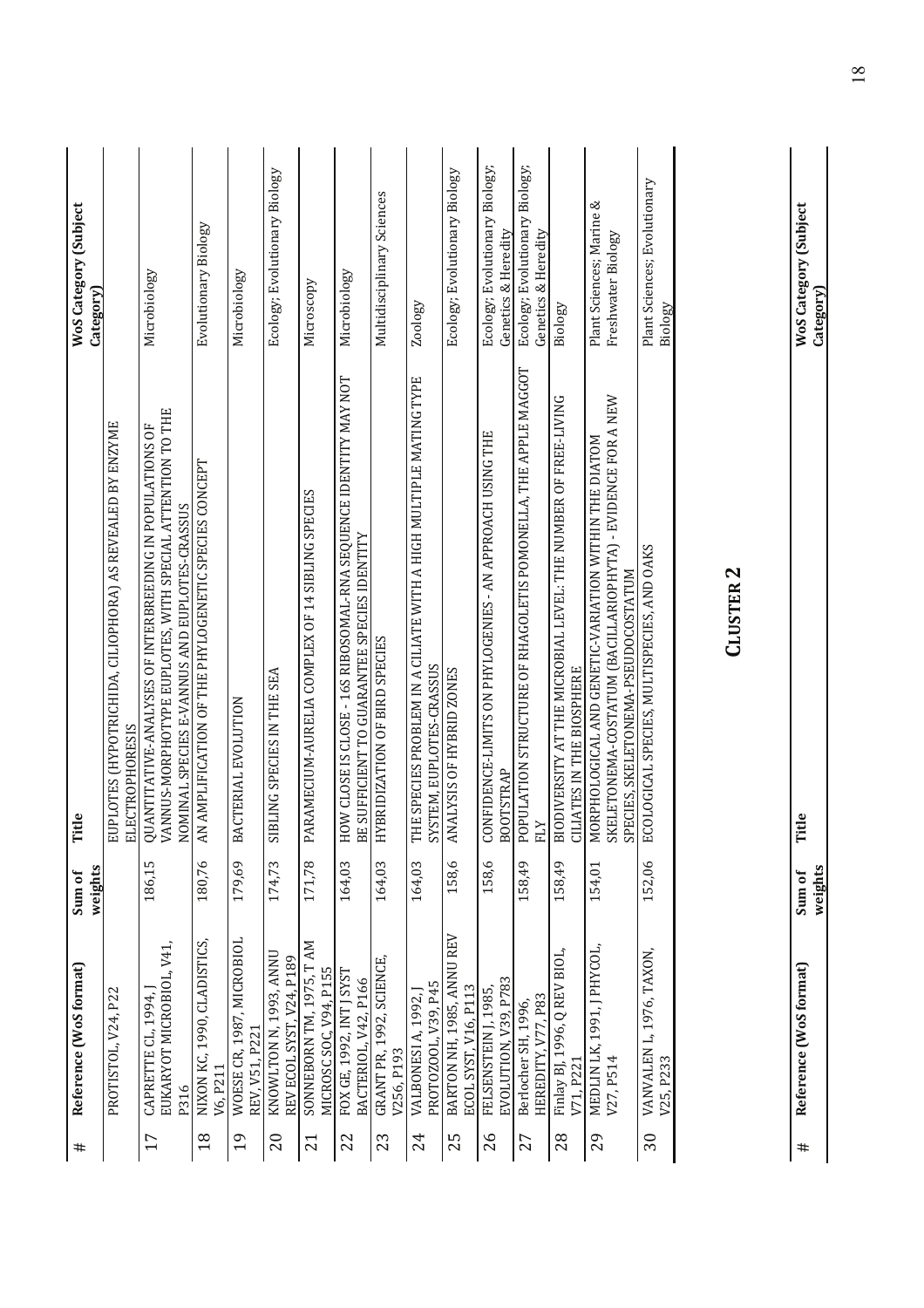| $\ddagger$               | Reference (WoS format)                         | weights<br>Sum of | Title                                                                                                                                                   | WoS Category (Subject<br>Category)                    |
|--------------------------|------------------------------------------------|-------------------|---------------------------------------------------------------------------------------------------------------------------------------------------------|-------------------------------------------------------|
| $\overline{\phantom{0}}$ | NIXON KC, 1990, CLADISTICS,<br>V6, P211        | 2205,23           | AN AMPLIFICATION OF THE PHYLOGENETIC SPECIES CONCEPT                                                                                                    | Evolutionary Biology                                  |
| $\mathbf{c}$             | DAVIS JI, 1992, SYST BIOL,<br>V41, P421        | 1353,28           | POPULATIONS, GENETIC-VARIATION, AND THE DELIMITATION OF<br>PHYLOGENETIC SPECIES                                                                         | Evolutionary Biology                                  |
| S                        | BRYOLOGIST, V88, P172<br>DONOGHUE MJ, 1985,    | 1321,69           | A CRITIQUE OF THE BIOLOGICAL SPECIES CONCEPT AND RECOMMENDATIONS<br>FOR A PHYLOGENETIC ALTERNATIVE                                                      | <b>Plant Sciences</b>                                 |
| 4                        | CLADISTICS, V4, P317<br>DEQUEIROZ K, 1988,     | 1275,35           | PHYLOGENETIC SYSTEMATICS AND THE SPECIES PROBLEM                                                                                                        | Evolutionary Biology                                  |
| w                        | BAUM DA, 1995, SYST BOT,<br>V20, P560          | 644,56            | CHOOSING AMONG ALTERNATIVE PHYLOGENETIC SPECIES CONCEPTS                                                                                                | Plant Sciences; Evolutionary<br>Biology               |
| م                        | DEQUEIROZ K, 1990,<br>CLADISTICS, V6, P61      | 614,57            | PHYLOGENETIC SYSTEMATICS OR NELSONS VERSION OF CLADISTICS                                                                                               | Evolutionary Biology                                  |
| L                        | WHEELER QD, 1990,<br>CLADISTICS, V6, P77       | 614,57            | ANOTHER WAY OF LOOKING AT THE SPECIES PROBLEM - A REPLY TO<br>DEQUEIROZ AND DONOGHUE                                                                    | Evolutionary Biology                                  |
| $^{\circ}$               | DEQUEIROZ K, 1990,<br>CLADISTICS, V6, P83      | 578,42            | PHYLOGENETIC SYSTEMATICS AND SPECIES REVISITED                                                                                                          | Evolutionary Biology                                  |
| Q                        | MALLET J, 1995, TRENDS<br>ECOL EVOL, V10, P294 | 545,4             | SPECIES DEFINITION FOR THE MODERN SYNTHESIS<br>$\prec$                                                                                                  | Ecology; Evolutionary Biology;<br>Genetics & Heredity |
| $\overline{10}$          | DAVIS JI, 1991, SYST BOT, V16,<br>P431         | 539,02            | ISOZYME VARIATION AND SPECIES DELIMITATION IN THE PUCCINELLIA-<br>NUTTALLIANA COMPLEX (POACEAE) - AN APPLICATION OF THE<br>PHYLOGENETIC SPECIES CONCEPT | Plant Sciences; Evolutionary<br>Biology               |
| 11                       | CLADISTICS, V8, P1<br>CRACRAFT J, 1992,        | 533,11            | THE SPECIES OF THE BIRDS-OF-PARADISE (PARADISAEIDAE) - APPLYING THE<br>PHYLOGENETIC SPECIES CONCEPT TO A COMPLEX PATTERN OF<br>DIVERSIFICATION          | Evolutionary Biology                                  |
| 12                       | OHARA RJ, 1993, SYST BIOL,<br>V42, P231        | 524,2             | SYSTEMATIC GENERALIZATION, HISTORICAL FATE, AND THE SPECIES<br>PROBLEM                                                                                  | Evolutionary Biology                                  |
| 13                       | NELSON G, 1989, CLADISTICS,<br>V5, P275        | 509,23            | CLADISTICS AND EVOLUTIONARY MODELS                                                                                                                      | Evolutionary Biology                                  |
| 14                       | BAUM D, 1992, TRENDS ECOL<br>EVOL, V7, P1      | 492,1             | PHYLOGENETIC SPECIES CONCEPTS                                                                                                                           | Ecology; Evolutionary Biology;<br>Genetics & Heredity |
| $\frac{5}{1}$            | DOYLE JJ, 1992, SYST BOT,<br>V17.P144          | 492,1             | GENE TREES AND SPECIES TREES - MOLECULAR SYSTEMATICS AS ONE-<br>CHARACTER TAXONOMY                                                                      | Plant Sciences; Evolutionary<br>Biology               |
| $\frac{6}{1}$            | MCKITRICK MC, 1988,<br>CONDOR, V90, P1         | 478,26            | SPECIES CONCEPTS IN ORNITHOLOGY                                                                                                                         | Ornithology                                           |
| 17                       | HERPETOLOGICA, V46, P87<br>FROST DR, 1990,     | 469,97            | PECIES IN CONCEPT AND PRACTICE - HERPETOLOGICAL APPLICATIONS<br>S                                                                                       | Zoology                                               |
| 18                       | VRANA P, 1992, CLADISTICS,<br>V8, P67          | 451,09            | INDIVIDUAL ORGANISMS AS TERMINAL ENTITIES - LAYING THE SPECIES<br>PROBLEM TO REST                                                                       | Evolutionary Biology                                  |
| 19                       | MISHLER BD, 1982, SYST<br>ZOOL, V31, P491      | 438,91            | SPECIES CONCEPTS - A CASE FOR PLURALISM                                                                                                                 | Zoology                                               |
| 20                       | DEQUEIROZ K, 1994, TRENDS                      | 418,83            | TOWARD A PHYLOGENETIC SYSTEM OF BIOLOGICAL NOMENCLATURE                                                                                                 | Ecology; Evolutionary Biology;                        |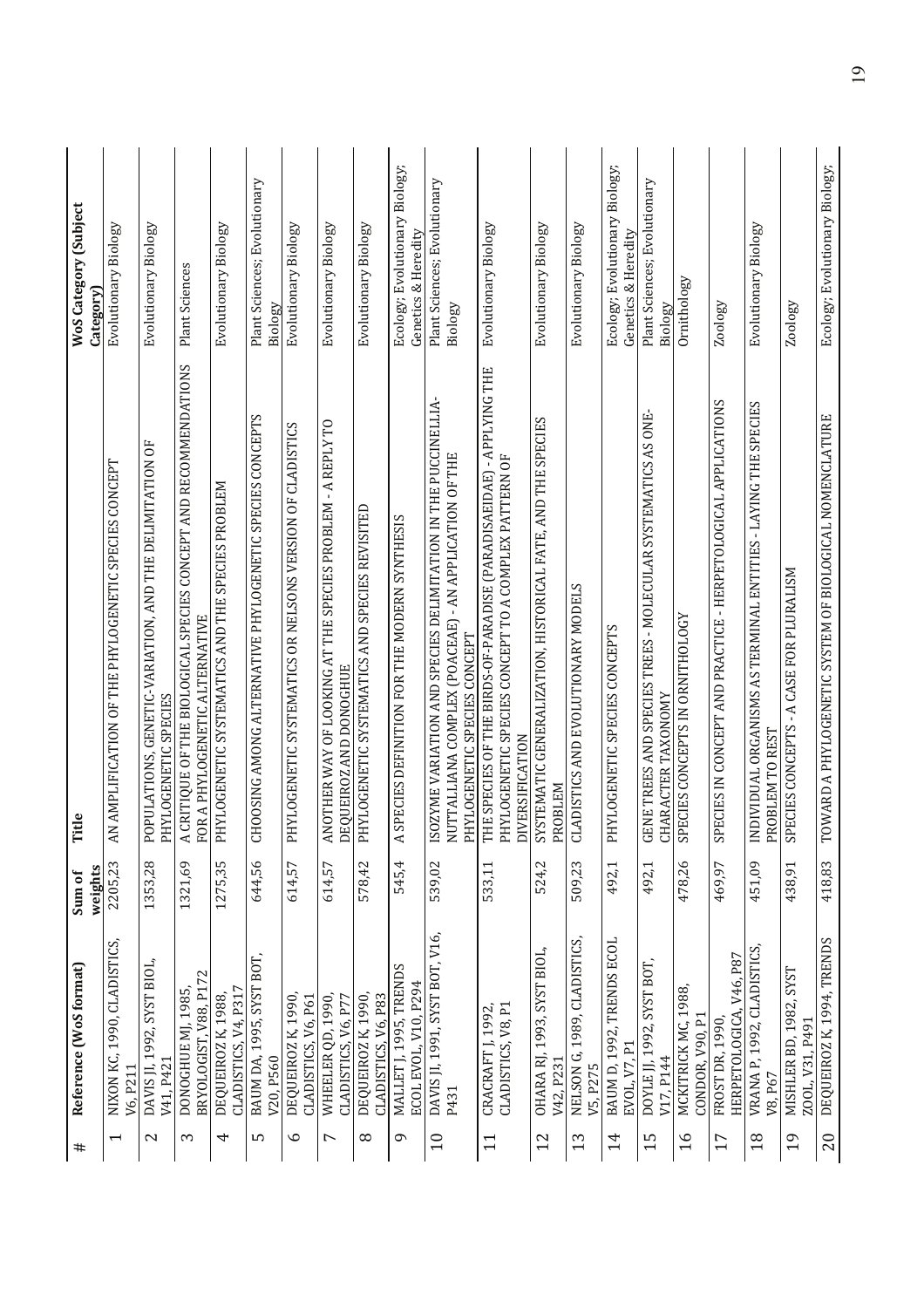| Reference (WoS format)<br>#                                                              | Sum of  | Title                                                                                                      | WoS Category (Subject                                                             |
|------------------------------------------------------------------------------------------|---------|------------------------------------------------------------------------------------------------------------|-----------------------------------------------------------------------------------|
|                                                                                          | weights |                                                                                                            | Category)                                                                         |
| ECOL EVOL, V9, P27                                                                       |         |                                                                                                            | Genetics & Heredity                                                               |
| DEQUEIROZ K, 1992, ANNU<br>REV ECOL SYST, V23, P449<br>$\overline{21}$                   | 410,09  | HYLOGENETIC TAXONOMY<br>$\overline{\mathbf{r}}$                                                            | Ecology; Evolutionary Biology                                                     |
| DOYLE JJ, 1995, SYST BOT,<br>V20, P574<br>22                                             | 396,65  | THE IRRELEVANCE OF ALLELE TREE TOPOLOGIES FOR SPECIES<br>DELIMITATION, AND A NONTOPOLOGICAL ALTERNATIVE    | Plant Sciences; Evolutionary<br>Biology                                           |
| DEQUEIROZ K, 1988, PHILOS<br>SCI, V55, P238<br>23                                        | 382,6   | SYSTEMATICS AND THE DARWINIAN REVOLUTION                                                                   | History & Philosophy Of Science                                                   |
| MORITZ C, 1994, TRENDS<br>ECOLEVOL, V9, P373<br>24                                       | 325,76  | DEFINING EVOLUTIONARILY-SIGNIFICANT-UNITS FOR CONSERVATION                                                 | Ecology; Evolutionary Biology;<br>Genetics & Heredity                             |
| AVISE JC, 1987, ANNU REV<br>ECOL SYST, V18, P489<br>25                                   | 299,48  | INTRASPECIFIC PHYLOGEOGRAPHY - THE MITOCHONDRIAL-DNA BRIDGE<br>BETWEEN POPULATION-GENETICS AND SYSTEMATICS | Ecology; Evolutionary Biology                                                     |
| DEQUEIROZ K, 1990, SYST<br>ZOOL, V39, P307<br>26                                         | 289,21  | PHYLOGENY AS A CENTRAL PRINCIPLE IN TAXONOMY - PHYLOGENETIC<br>DEFINITIONS OF TAXON NAMES                  | Zoology                                                                           |
| Avise JC, 1997, P NATL ACAD<br>10.1073/pnas.94.15.7748<br>SCI USA, V94, P7748, DOI<br>27 | 281,47  | PHYLOGENETICS AND THE ORIGIN OF SPECIES                                                                    | Multidisciplinary Sciences                                                        |
| VANEWRIGHT RI, 1991, BIOL<br>CONSERV, V55, P235<br>28                                    | 269,51  | WHAT TO PROTECT - SYSTEMATICS AND THE AGONY OF CHOICE                                                      | Biodiversity Conservation;<br>Ecology; Environmental<br>Sciences                  |
| MYCOLOGIA, V83, P758<br>VILGALYS R, 1991<br>29                                           | 269,51  | SPECIATION AND SPECIES CONCEPTS IN THE COLLYBIA-DRYOPHILA<br>OMPLEX<br>ర                                   | Mycology                                                                          |
| MICROBIOL REV, V12, P126<br>Taylor JW, 1999, CLIN<br>$\overline{30}$                     | 255,74  | THE EVOLUTIONARY BIOLOGY AND POPULATION GENETICS UNDERLYING<br>FUNGAL STRAIN TYPING                        | Microbiology                                                                      |
| PAMILO P, 1988, MOL BIOL<br>EVOL, V5, P568<br>$\overline{31}$                            | 255,07  | ELATIONSHIPS BETWEEN GENE TREES AND SPECIES TREES<br>z                                                     | Biology; Evolutionary Biology;<br>Biochemistry & Molecular<br>Genetics & Heredity |
| CHASE TE, 1990, MYCOLOGIA,<br>V82, P67<br>32                                             | 253,06  | GENETIC-BASIS OF BIOLOGICAL SPECIES IN HETEROBASIDION-ANNOSUM<br>MENDELIAN DETERMINANTS                    | Mycology                                                                          |
| GRAYBEAL A, 1995, SYST<br>BIOL, V44, P237<br>33                                          | 247,91  | NAMING SPECIES                                                                                             | Evolutionary Biology                                                              |
| DEQUEIROZ K, 1992, BIOL<br>PHILOS, V7, P295<br>34                                        | 246,05  | PHYLOGENETIC DEFINITIONS AND TAXONOMIC PHILOSOPHY                                                          | History & Philosophy Of Science                                                   |
| ACAD SCI USA, V95, P388, DOI<br>Geiser DM, 1998, P NATI<br>10.1073/pnas.95.1.388<br>35   | 239,97  | CRYPTIC SPECIATION AND RECOMBINATION IN THE AFLATOXIN-PRODUCING<br>FUNGUS ASPERGILLUS FLAVUS               | Multidisciplinary Sciences                                                        |
| AVISE JC, 1989, EVOLUTION,<br>V43, P1192<br>36                                           | 237,64  | GENE TREES AND ORGANISMAL HISTORIES - A PHYLOGENETIC APPROACH TO<br>POPULATION BIOLOGY                     | Ecology; Evolutionary Biology;<br>Genetics & Heredity                             |
| KLUGE AG, 1989, CLADISTICS,<br>V5, P291<br>37                                            | 237,64  | <b>ETACLADISTICS</b><br>Σ                                                                                  | Evolutionary Biology                                                              |
| RIDLEY M, 1989, BIOL<br>PHILOS, V4, P1<br>38                                             | 237,64  | HE CLADISTIC SOLUTION TO THE SPECIES PROBLEM<br>⊟                                                          | History & Philosophy Of Science                                                   |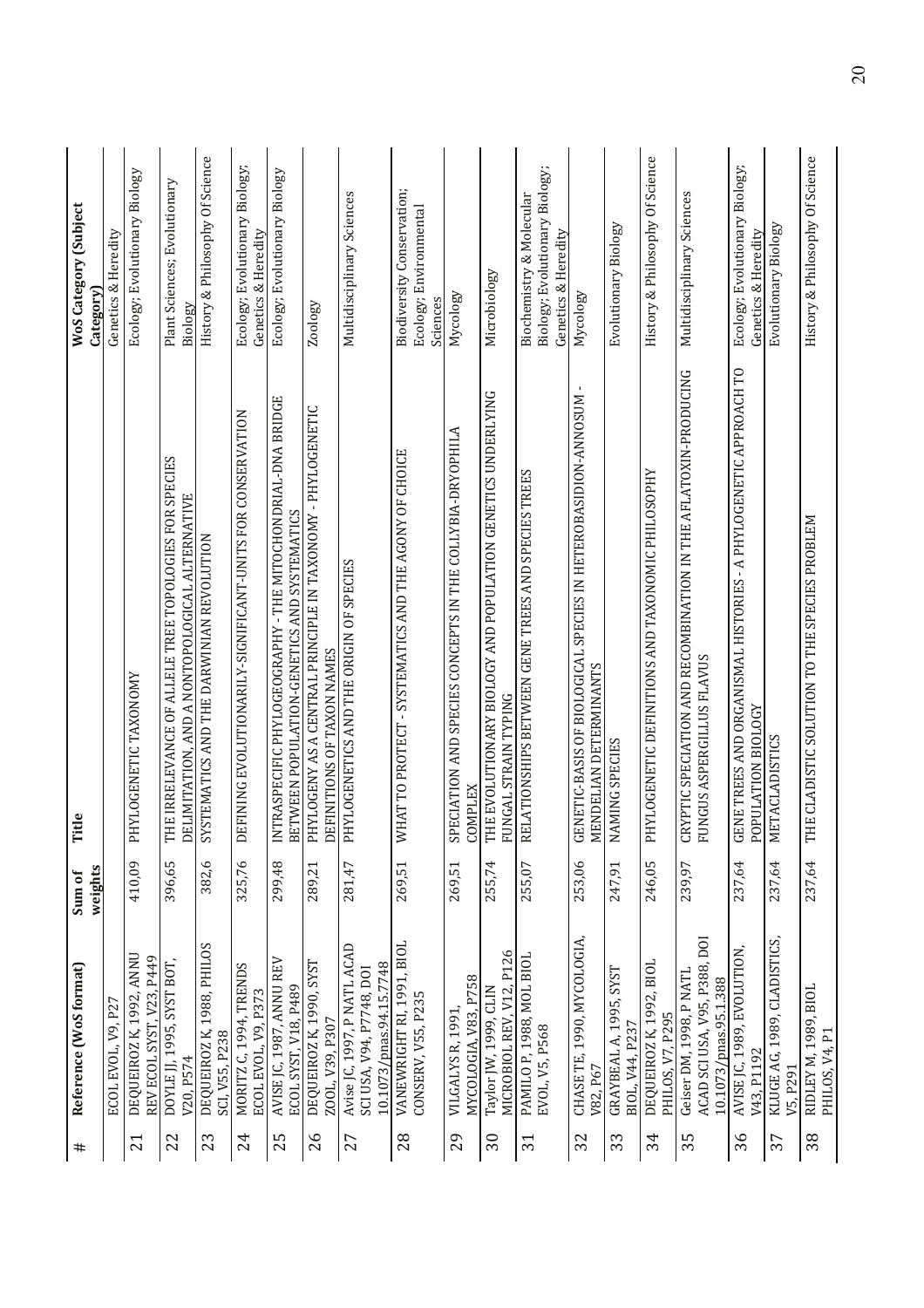| $\ddagger$      | Reference (WoS format)                                                                 | weights<br>Sum of | Title                                                                                                                            | WoS Category (Subject<br>Category)                               |
|-----------------|----------------------------------------------------------------------------------------|-------------------|----------------------------------------------------------------------------------------------------------------------------------|------------------------------------------------------------------|
| 39              | FROST DR, 1994, CLADISTICS,<br>V10, P259                                               | 232,68            | CONSIDERATION OF EPISTEMOLOGY IN SYSTEMATIC BIOLOGY, WITH<br>SPECIAL REFERENCE TO SPECIES<br>Ą                                   | Evolutionary Biology                                             |
| $^{40}$         | OHARA RJ, 1994, AM ZOOL,<br>V34, P12                                                   | 232,68            | EVOLUTIONARY HISTORY AND THE SPECIES PROBLEM                                                                                     | Zoology                                                          |
| $\overline{4}$  | PATTON JL, 1994, SYST BIOL,<br>V43, P11                                                | 232,68            | PARAPHYLY, POLYPHYLY, AND THE NATURE OF SPECIES BOUNDARIES IN<br>POCKET GOPHERS (GENUS-THOMOMYS)                                 | Evolutionary Biology                                             |
| 42              | VOGLER AP, 1994, CONSERV<br>BIOL, V8, P354                                             | 232,68            | DIAGNOSING UNITS OF CONSERVATION MANAGEMENT                                                                                      | Biodiversity Conservation;<br>Ecology; Environmental<br>Sciences |
| 43              | DOI 10.1073/pnas.94.10.5478<br>Koufopanou V, 1997, P NATL<br>ACAD SCI USA, V94, P5478, | 225,18            | CONCORDANCE OF GENE GENEALOGIES REVEALS REPRODUCTIVE ISOLATION<br>IN THE PATHOGENIC FUNGUS COCCIDIOIDES IMMITIS                  | Multidisciplinary Sciences                                       |
| $\frac{4}{4}$   | BOIDIN J, 1986, MYCOTAXON,<br>V26.P319                                                 | 225,07            | INTER COMPATIBILITY AND THE SPECIES CONCEPT IN THE SAPROBIC<br>BASIDIOMYCOTINA                                                   | Mycology                                                         |
| 45              | WILEY EO, 1978, SYST ZOOL,<br>V27, P17                                                 | 223,19            | EVOLUTIONARY SPECIES CONCEPT RECONSIDERED                                                                                        | Zoology                                                          |
| 46              | KORNET DJ, 1993, J THEOR<br>BIOL, V164, P407                                           | 218,42            | PERMANENT SPLITS AS SPECIATION EVENTS - A FORMAL RECONSTRUCTION<br>OF THE INTERNODAL SPECIES CONCEPT                             | Biology; Mathematical &<br>Computational Biology                 |
| 47              | BACTERIOL, V172, P4238<br>VILGALYS R, 1990,                                            | 216,91            | AMPLIFIED RIBOSOMAL DNA FROM SEVERAL CRYPTOCOCCUS SPECIES<br>RAPID GENETIC IDENTIFICATION AND MAPPING OF ENZYMATICALLY           | Microbiology                                                     |
| 48              | EVOLUTION, V39, P783<br>FELSENSTEIN J, 1985,                                           | 211,47            | CONFIDENCE-LIMITS ON PHYLOGENIES - AN APPROACH USING THE<br><b>BOOTSTRAP</b>                                                     | Ecology; Evolutionary Biology;<br>Genetics & Heredity            |
| 49              | TRENDS ECOL EVOL, V11<br>Huelsenbeck JP, 1996,<br>P152                                 | 211,32            | COMBINING DATA IN PHYLOGENETIC ANALYSIS                                                                                          | Ecology; Evolutionary Biology;<br>Genetics & Heredity            |
| 50              | MAYR E, 1992, AM J BOT, V79,<br>P222                                                   | 205,04            | LOCAL FLORA AND THE BIOLOGICAL SPECIES CONCEPT<br>Ą                                                                              | Plant Sciences                                                   |
| $\overline{51}$ | LUCKOW M, 1995, SYST BOT,<br>V20, P589                                                 | 198,33            | PECIES CONCEPTS - ASSUMPTIONS, METHODS, AND APPLICATIONS<br>S                                                                    | Plant Sciences; Evolutionary<br>Biology                          |
| 52              | FARRIS JS, 1991, CLADISTICS,<br>V7, P297                                               | 192,51            | ENNIG DEFINED PARAPHYLY<br>Ξ                                                                                                     | Evolutionary Biology                                             |
| 53              | HARRISON RG, 1991, ANNU<br>REV ECOL SYST, V22, P281                                    | 192,51            | MOLECULAR-CHANGES AT SPECIATION                                                                                                  | Ecology; Evolutionary Biology                                    |
| 54              | MICROBIOL, V37, P653<br>Kasuga T, 1999, J CLIN                                         | 191,81            | OF THE HUMAN PATHOGENIC FUNGUS HISTOPLASMA CAPSULATUM DARLING<br>PHYLOGENETIC RELATIONSHIPS OF VARIETIES AND GEOGRAPHICAL GROUPS | Microbiology                                                     |
| က္က             | CODDINGTON JA, 1988,<br>CLADISTICS, V4, P3                                             | 191,3             | CLADISTIC TESTS OF ADAPTATIONAL HYPOTHESES                                                                                       | Evolutionary Biology                                             |
| 56              | FARRIS JS, 1994, CLADISTICS,<br>V10, P315                                              | 186,15            | TESTING SIGNIFICANCE OF INCONGRUENCE                                                                                             | Evolutionary Biology                                             |
| 57              | MORITZ C, 1994, MOL ECOL,<br>V3, P401                                                  | 186,15            | APP LICATIONS OF MITOCHONDRIAL-DNA ANALYSIS IN CONSERVATION - A<br>CRITICAL-REVIEW                                               | Biology; Ecology; Evolutionary<br>Biochemistry & Molecular       |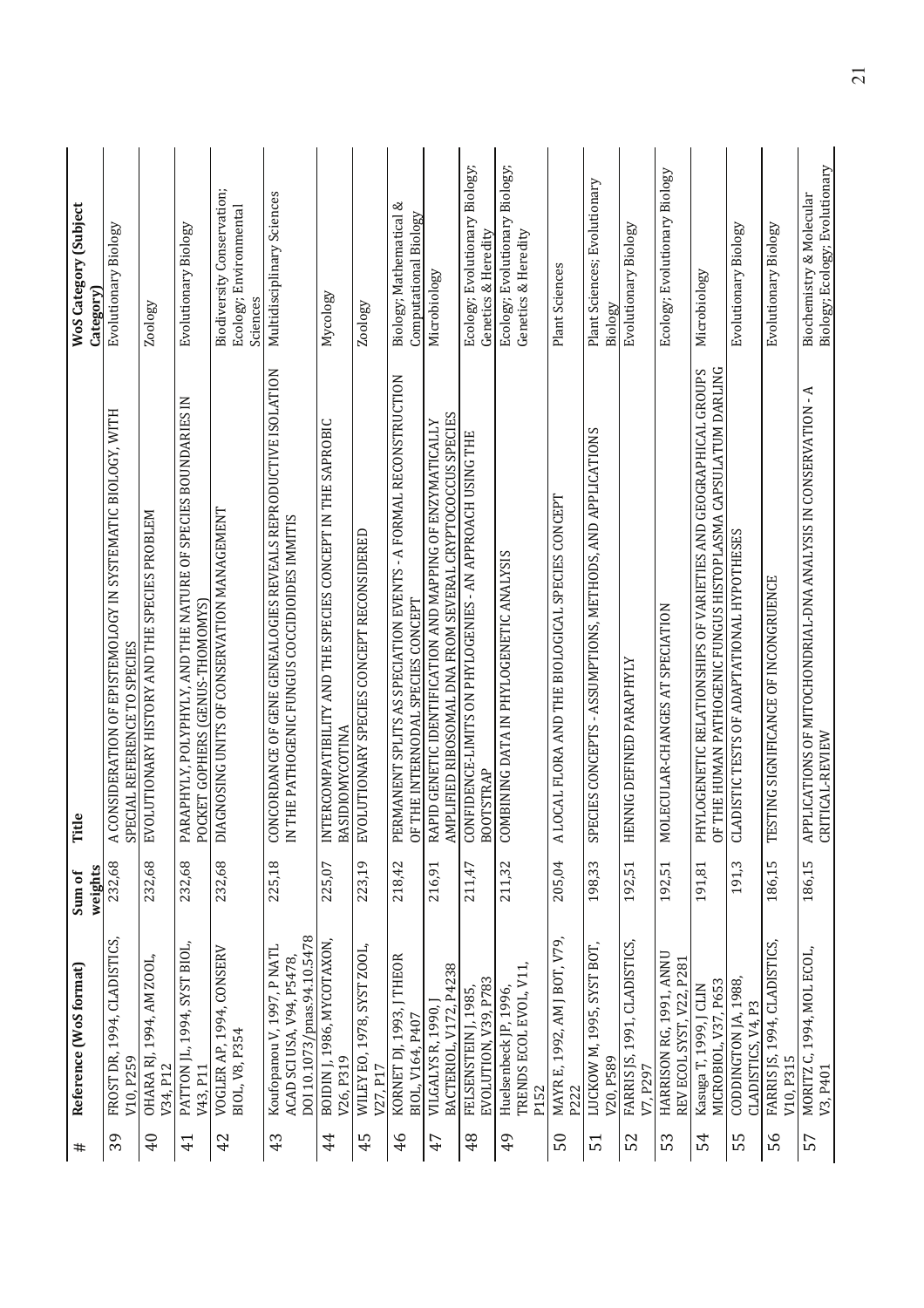| PHILOS, V5, P417<br>V82.P73<br>$\overline{60}$<br>58<br>59 |                                                                               |         |                                                                                                                       |                                                                       |
|------------------------------------------------------------|-------------------------------------------------------------------------------|---------|-----------------------------------------------------------------------------------------------------------------------|-----------------------------------------------------------------------|
|                                                            |                                                                               | weights |                                                                                                                       | Category)<br>Biology                                                  |
|                                                            | CHASE TE, 1990, MYCOLOGIA,                                                    | 180,76  | GENES DETERMINING INTERSTERILITY IN HETEROBASIDION-ANNOSUM<br>LO                                                      | Mycology                                                              |
|                                                            | KLUGE AG, 1990, BIOL                                                          | 180,76  | SPECIES AS HISTORICAL INDIVIDUALS                                                                                     | History & Philosophy Of Science                                       |
|                                                            | MYCOLOGIA, V90, P465<br>O'Donnell K, 1998                                     | 179,97  | OLECULAR SYSTEMATICS AND PHYLOGEOGRAPHY OF THE GIBBERELLA<br>FUIIKUROI SPECIES COMPLEX<br>Σ                           | Mycology                                                              |
| 61                                                         | ACAD SCI USA, V90, P8239<br>BAKER CS, 1993, P NATL                            | 174,73  | ABUNDANT MITOCHONDRIAL-DNA VARIATION AND WORLDWIDE<br>POPULATION-STRUCTURE IN HUMPBACK WHALES                         | Multidisciplinary Sciences                                            |
| 62                                                         | CLADISTICS, V5, P217<br>CHAPPILL JA, 1989,                                    | 169,74  | QUANTITATIVE CHARACTERS IN PHYLOGENETIC ANALYSIS                                                                      | Evolutionary Biology                                                  |
| 63                                                         | Burt A, 1997, MOL ECOL, V6,<br>P781, DOI 10.1046/j.1365-<br>294X.1997.00245.x | 168,88  | MOLECULAR MARKERS REVEAL DIFFERENTIATION AMONG ISOLATES OF<br>COCCIDIOIDES IMMITIS FROM CALIFORNIA, ARIZONA AND TEXAS | Biology; Ecology; Evolutionary<br>Biochemistry & Molecular<br>Biology |
| V83, P189<br>64                                            | HILLIS DM, 1992, J HERED,                                                     | 164,03  | IGNAL, NOISE, AND RELIABILITY IN MOLECULAR PHYLOGENETIC ANALYSES<br>5                                                 | Genetics & Heredity                                                   |
| BIOL, V6, P170<br>59                                       | ROJAS M, 1992, CONSERV                                                        | 164,03  | THE SPECIES PROBLEM AND CONSERVATION - WHAT ARE WE PROTECTING                                                         | Biodiversity Conservation;<br>Ecology; Environmental<br>Sciences      |
| V37, P190<br>99                                            | COYNE JA, 1988, SYST ZOOL,                                                    | 159,42  | DO WE NEED A NEW SPECIES CONCEPT                                                                                      | Zoology                                                               |
| V37.P142<br>67                                             | OHARA RJ, 1988, SYST ZOOL,                                                    | 159,42  | HOMAGE TO CLIO, OR, TOWARD AN HISTORICAL PHILOSOPHY FOR<br>EVOLUTIONARY BIOLOGY                                       | Zoology                                                               |
| 89                                                         | Burt A, 1996, P NATL ACAD<br>SCI USA, V93, P770                               | 158,49  | MOLECULAR MARKERS REVEAL CRYPTIC SEX IN THE HUMAN PATHOGEN<br><b>COCCIDIOIDES IMMITIS</b>                             | Multidisciplinary Sciences                                            |
| BIOL, V10, P85<br>69                                       | Legge JT, 1996, CONSERV                                                       | 158,49  | GENETIC CRITERIA FOR ESTABLISHING EVOLUTIONARILY SIGNIFICANT<br>UNITS IN CRYAN'S BUCKMOTH                             | Biodiversity Conservation;<br>Ecology; Environmental<br>Sciences      |
| V16, P553<br>$\overline{C}$                                | STEVENS PF, 1991, SYST BOT,                                                   | 154,01  | CHARACTER STATES, MORPHOLOGICAL VARIATION, AND PHYLOGENETIC<br>ANALYSIS - A REVIEW                                    | Plant Sciences; Evolutionary<br>Biology                               |

**CLUSTER 3** 

|   | Reference (WoS format)      | Sum of  | Ë                                                       | <b>WoS Category (Subject</b> |
|---|-----------------------------|---------|---------------------------------------------------------|------------------------------|
|   |                             | veights |                                                         | tegory                       |
| 1 | AILLS LS, 1993, BIOSCIENCE, | 1048,4  | HE KEYSTONE-SPECIES CONCEPT IN ECOLOGY AND CONSERVATION | Biology                      |
|   | /43, P219                   |         |                                                         |                              |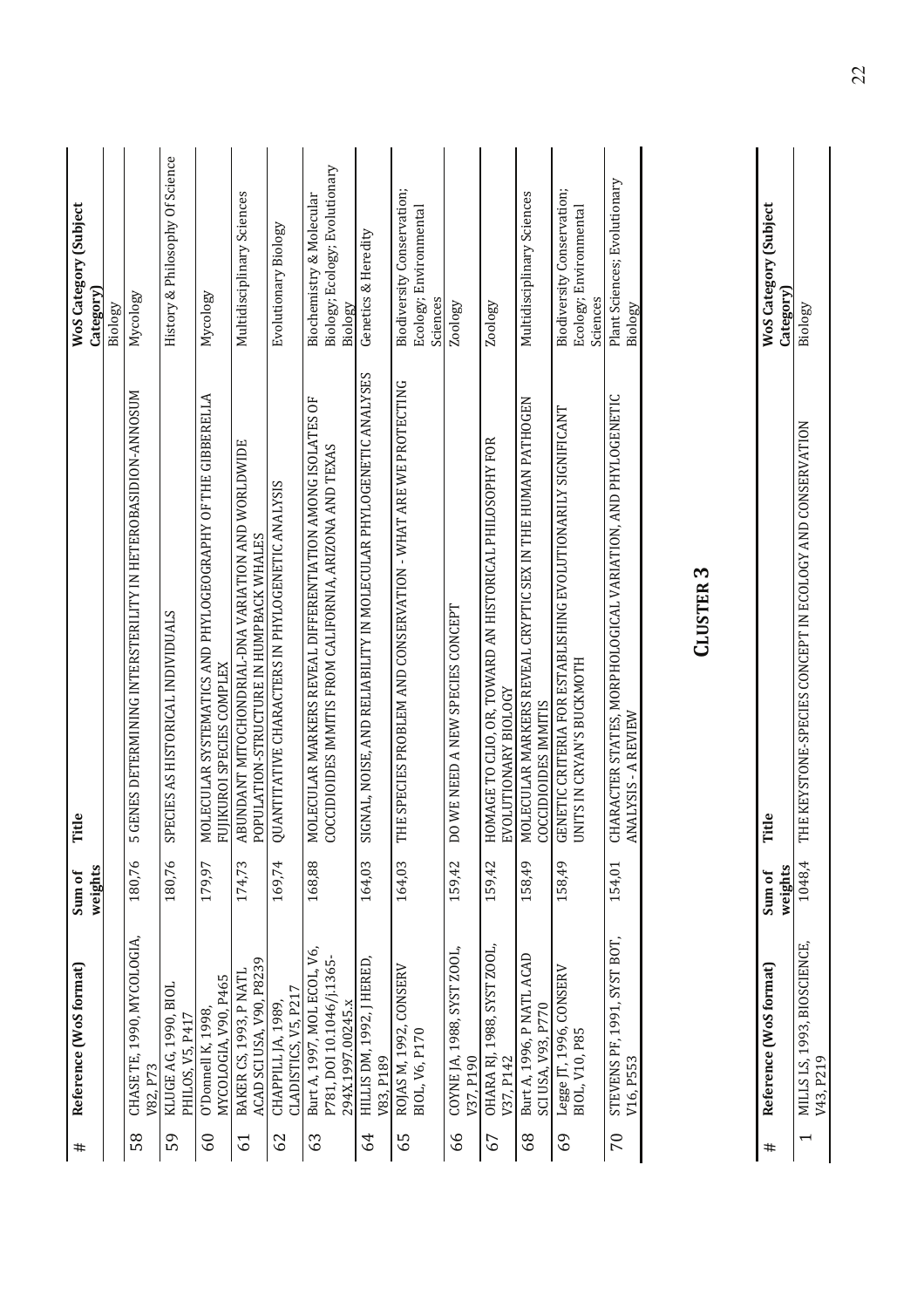| #                 | Reference (WoS format)                             | Sum of  | itle<br>Ë                                                                                                                                            | <b>WoS Category (Subject</b>                                     |
|-------------------|----------------------------------------------------|---------|------------------------------------------------------------------------------------------------------------------------------------------------------|------------------------------------------------------------------|
|                   |                                                    | weights |                                                                                                                                                      | Category                                                         |
| $\mathbf{\Omega}$ | MENGE BA, 1994, ECOL<br>MONOGR, V64, P249          | 1023,81 | THE KEYSTONE SPECIES CONCEPT - VARIATION IN INTERACTION STRENGTH<br>A ROCKY INTERTIDAL HABITAT<br>Ξ                                                  | Ecology                                                          |
| 3                 | Power ME, 1996, BIOSCIENCE,<br>V46, P609           | 633,95  | CHALLENGES IN THE QUEST FOR KEYSTONES                                                                                                                | Biology                                                          |
| 4                 | PAINE RT, 1992, NATURE,<br>V355, P73               | 328,07  | FOOD-WEB ANALYSIS THROUGH FIELD MEASUREMENT OF PER-CAPITA<br>INTERACTION STRENGTH                                                                    | Multidisciplinary Sciences                                       |
| LO                | ECOLOGY, V75, P151<br>WOOTTON JT, 1994             | 325,76  | PREDICTING DIRECT AND INDIRECT EFFECTS - AN INTEGRATED APPROACH<br>USING EXPERIMENTS AND PATH-ANALYSIS                                               | Ecology                                                          |
| م                 | REV ECOL SYST, V25, P443<br>WOOTTON JT, 1994, ANNU | 279,22  | THE NATURE AND CONSEQUENCES OF INDIRECT EFFECTS IN ECOLOGICAL<br>COMMUNITIES                                                                         | Ecology; Evolutionary Biology                                    |
| L                 | WOOTTON JT, 1993, AM NAT,<br>V141.P71              | 218,42  | INDIRECT EFFECTS AND HABITAT USE IN AN INTERTIDAL COMMUNITY-<br>ITERACTION CHAINS AND INTERACTION MODIFICATIONS<br>$\leq$                            | Ecology; Evolutionary Biology                                    |
| $^{\circ}$        | POWER ME, 1995, TRENDS<br>ECOLEVOL, V10, P182      | 198,33  | THE KEYSTONE COPS MEET IN HILO                                                                                                                       | Ecology; Evolutionary Biology;<br>Genetics & Heredity            |
| ᡋ                 | TILMAN D, 1994, NATURE,<br>V367, P363              | 186,15  | BIODIVERSITY AND STABILITY IN GRASSLANDS                                                                                                             | Multidisciplinary Sciences                                       |
| $\overline{10}$   | Wootton JT, 1997, ECOL<br>MONOGR, V67, P45         | 168,88  | ESTIMATES AND TESTS OF PER CAPITA INTERACTION STRENGTH: DIET,<br>ABUNDANCE, AND IMPACT OF INTERTIDALLY FORAGING BIRDS                                | Ecology                                                          |
|                   | LAWTON JH, 1992, NATURE,<br>V355, P19              | 164,03  | ECOLOGY - FEEBLE LINKS IN FOOD WEBS                                                                                                                  | Multidisciplinary Sciences                                       |
| 12                | YODZIS P, 1988, ECOLOGY,<br>V69, P508              | 159,42  | THE INDETERMINACY OF ECOLOGICAL INTERACTIONS AS PERCEIVED<br>THROUGH PERTURBATION EXPERIMENTS                                                        | Ecology                                                          |
| 13                | Leibold MA, 1996, AM NAT,<br>V147, P784            | 158,49  | A GRAPHICAL MODEL OF KEYSTONE PREDATORS IN FOOD WEBS: TROPHIC<br>REGULATION OF ABUNDANCE, INCIDENCE, AND DIVERSITY PATTERNS IN<br><b>COMMUNITIES</b> | Ecology; Evolutionary Biology                                    |
| $\overline{1}$    | COX PA, 1991, CONSERV BIOL,<br>V5, P448            | 154,01  | FLYING FOXES AS STRONG INTERACTORS IN SOUTH-PACIFIC ISLAND<br>ECOSYSTEMS - A CONSERVATION HYPOTHESIS                                                 | Biodiversity Conservation;<br>Ecology; Environmental<br>Sciences |
|                   |                                                    |         |                                                                                                                                                      |                                                                  |

# CLUSTER 4

| Reference (WoS format)                     | Sum of<br>weights | de                                                                   | <b>WoS Category (Subject</b>                 |
|--------------------------------------------|-------------------|----------------------------------------------------------------------|----------------------------------------------|
| RIDLEY M, 1989, BIOL<br>PHILOS, V4, P1     |                   | 339,48 THE CLADISTIC SOLUTION TO THE SPECIES PROBLEM                 | History & Philosophy Of Science<br>Category) |
| HERPETOLOGICA, V46, P87<br>FROST DR, 1990, |                   | 289,21 SPECIES IN CONCEPT AND PRACTICE - HERPETOLOGICAL APPLICATIONS | Zoology                                      |